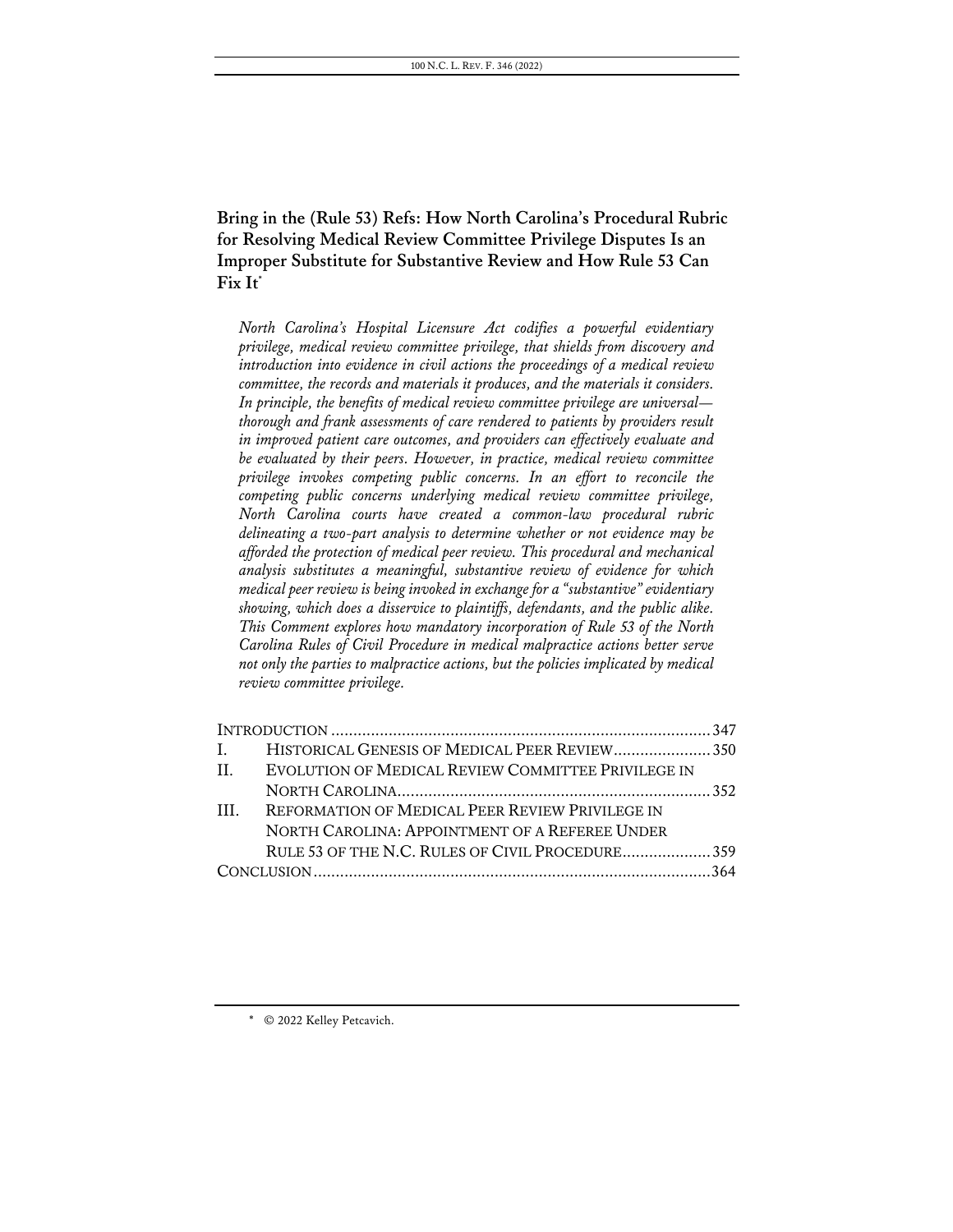### **INTRODUCTION**

North Carolina's Hospital Licensure Act (the "Act") created a powerful evidentiary privilege, $1$  medical review committee privilege, that in civil actions shields from discovery and introduction into evidence "[t]he proceedings of a medical review committee, the records and materials it produces and the materials it considers."2 At the pith of the privilege is "the fear 'that external access to peer investigations conducted by [hospital] staff committees stifles candor and inhibits objectivity'" when the care provided by a health care worker is scrutinized by a formal committee of their peers.<sup>3</sup> Thus, the premise of the privilege supposes that "[c]onstructive professional criticism cannot occur in an atmosphere of apprehension that one doctor's suggestion will be used as a denunciation of a colleague's conduct in a malpractice suit."4 To that end, the privilege contemplates that health care outcomes and public-health interests are best improved upon and served when medical providers are able to internally evaluate and ameliorate issues relating to patient care themselves.<sup>5</sup>

Medical review committee privilege is intended to exist as an internal measure of quality improvement,<sup>6</sup> improving health care outcomes by ensuring that the prevailing standards of care are being met.<sup>7</sup> Indeed, by its own terms, the purposes of North Carolina's Hospital Licensure Act are to "establish

<sup>1.</sup> Statutory medical review committee privilege supplants North Carolina's common-law right of public access to information regarding such materials*. See* Virmani v. Presbyterian Health Servs. Corp., 350 N.C. 449, 477–78, 515 S.E.2d 675, 693–94 (1999) ("The General Assembly has recognized the public's compelling interest in such confidentiality by enacting N.C.G.S. § 131E-95 and making the confidentiality of medical peer review investigations part of our state's public policy . . . . The public's interest in access to these court proceedings, records and documents is outweighed by the compelling public interest in protecting the confidentiality of medical peer review records in order to foster effective, frank and uninhibited exchange among medical peer review committee members . . . . [W]e conclude that the compelling countervailing public interest in such high quality public medical care overcomes the qualified public right to open civil court proceedings and records of those proceedings."); *see also* Shelton v. Morehead Mem'l Hosp., 318 N.C. 76, 81–82, 347 S.E.2d 824, 828 (1986) (standing for the proposition that a document qualifying for protection under medical review committee privilege does not lose its protection through dissemination to third parties); Est. of Ray v. Forgy, 245 N.C. App. 430, 436–39, 783 S.E.2d 1, 6–7 (2016) (reiterating the same principle).

<sup>2.</sup> Hospital Licensure Act, ch. 775, 1983 N.C. Sess. Laws 895, 922 (codified as amended at N.C. GEN. STAT. § 131E-95(b) (2022)). Another form of medical peer review is also codified in North Carolina, § 90-22.21, which pertains to medical peer review committees consisting of both healthcare and nonhealthcare workers. This form of peer review is functionally equivalent to the medical review committee privilege created by the North Carolina Hospital Licensure Act. *See id.*

<sup>3.</sup> *Shelton*, 318 N.C. at 82, 347 S.E.2d at 828 (quoting Cameron v. New Hanover Mem'l Hosp., 58 N.C. App. 414, 436, 293 S.E.2d 901, 914 (1982)).

<sup>4.</sup> Bredice v. Drs. Hosp., 50 F.R.D. 249, 250 (D.D.C. 1970), *aff'd*, 479 F.2d 920 (D.C. Cir. 1973).

<sup>5.</sup> *See* JOINT COMM'N ON ACCREDITATION OF HOSPS., ACCREDITATION MANUAL FOR HOSPITALS 151 (1983).

<sup>6.</sup> *See id.*

<sup>7.</sup> *See* George E. Newton II, *Maintaining the Balance: Reconciling the Social and Judicial Costs of Medical Peer Review Protection*, 52 ALA. L. REV. 723, 723 (2001).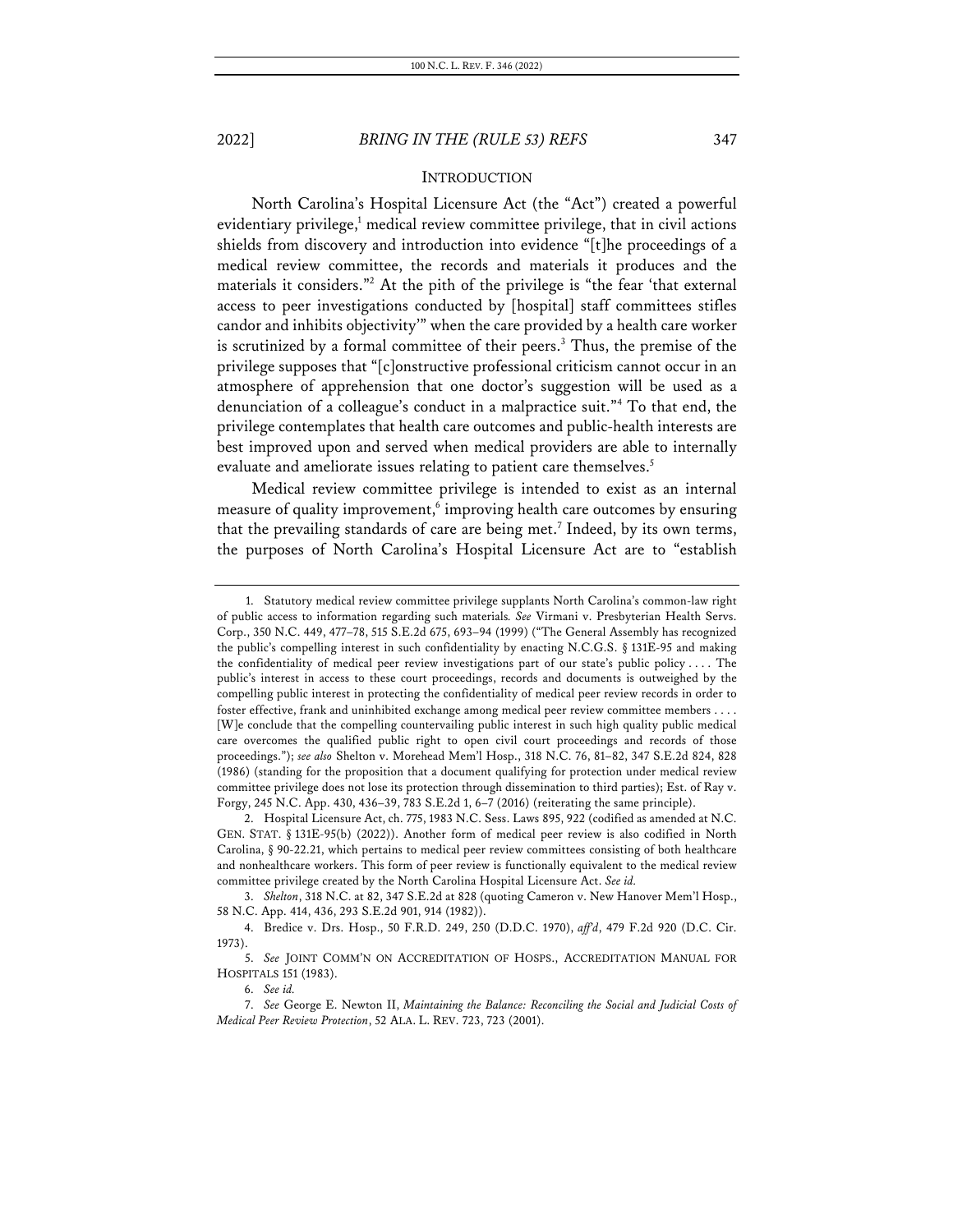hospital licensing requirements which promote public health, safety and welfare and to provide for the development, establishment and enforcement of basic standards for the care and treatment of patients in hospitals."8 Thereby, the medical review committee privilege has many worthy purposes, especially in a state with 120 hospitals, $^{\circ}$  some of which rank among the best nationally. $^{10}$ 

In principle, the benefits of medical review committee privilege are universal—thorough and frank assessments of care rendered to patients by providers result in improved patient care outcomes, and providers can effectively evaluate and be evaluated by their peers.<sup>11</sup> However, in practice, medical review committee privilege invokes "competing public concerns."12 Favoring the privilege is the notion that better health care and better outcomes are best realized when medical staff are able to candidly and objectively evaluate the care provided by their peers.<sup>13</sup> Thus, the information considered, generated, and produced by reviewing committees is not discoverable in civil suits as disclosure of such information undermines the stated purposes of the Act.<sup>14</sup>

Weighing against the privilege is the fact that its invocation fundamentally impairs a plaintiff's access to relevant evidence in medical malpractice actions, 15 namely, materials that result from internal investigations conducted by a hospital's medical review committee after an adverse outcome or after a sentinel event is reported related to the care provided to a medical malpractice plaintiff.16 As North Carolina courts have acknowledged, "[the Act] represents

<sup>8.</sup> Hospital Licensure Act, ch. 775, 1983 N.C. Sess. Laws 895, 918 (codified as amended at N.C. GEN. STAT. § 131E-75 (2022)).

<sup>9.</sup> N.C. DIV. OF HEALTH & HUM. SERVS., HOSPITALS LICENSED BY THE STATE OF NORTH CAROLINA BY COUNTY 16 (2022), https://info.ncdhhs.gov/dhsr/data/hllistco.pdf [https://perma.cc/ QQ5B-D5KZ].

<sup>10.</sup> Simone Jasper, *What Are the Triangle's Best Hospitals? Latest Rankings Are Released*, NEWS & OBSERVER (July 29, 2020), https://www.newsobserver.com/news/local/article244539307.html [http ://perma.cc/G3ZN-AA76].

<sup>11.</sup> *See* Shelton v. Morehead Mem'l Hosp., 318 N.C. 76, 82, 347 S.E.2d 824, 828 (1986).

<sup>12.</sup> *Id.* (quoting Cameron v. New Hanover Mem'l Hosp., 58 N.C. App. 414, 436, 293 S.E.2d 901, 914 (1982)).

<sup>13.</sup> *See id.* at 83–84, 347 S.E.2d at 829 ("The statute is designed to encourage candor and objectivity in the internal workings of medical review committees.").

<sup>14.</sup> *See id.* at 83, 347 S.E.2d at 829 ("The statute protects only a medical review committee's (1) proceedings; (2) records and materials it produces; and (3) materials it considers."); Virmani v. Presbyterian Health Servs. Corp., 350 N.C. 449, 464, 515 S.E.2d 675, 685–86 (1999) ("The purpose of N.C.G.S. § 131E-95 is to promote candor and frank exchange in peer review proceedings. . . . The statute attempts to accomplish this goal by preventing discovery or introduction into evidence of a medical review committee's proceedings and the records and materials produced or considered by the committee." (citations omitted)).

<sup>15.</sup> *See* N.C. GEN. R. CIV. P. 26(b)(1) ("Parties may obtain discovery regarding any matter, not privileged, which is relevant to the subject matter involved in the pending action . . . ."); *see also* United States v. Nixon, 418 U.S. 683, 710 (1974) ("[E]xceptions to the demand for every man's evidence are not lightly created nor expansively construed, for they are in derogation of the search for truth.").

<sup>16.</sup> *See, e.g.*, Hammond v. Saini, 229 N.C. App. 359, 365–67, 748 S.E.2d 585, 589–91 (2013) (seeking Root Cause Analysis documents that contained a "Brief Overview" of the incident resulting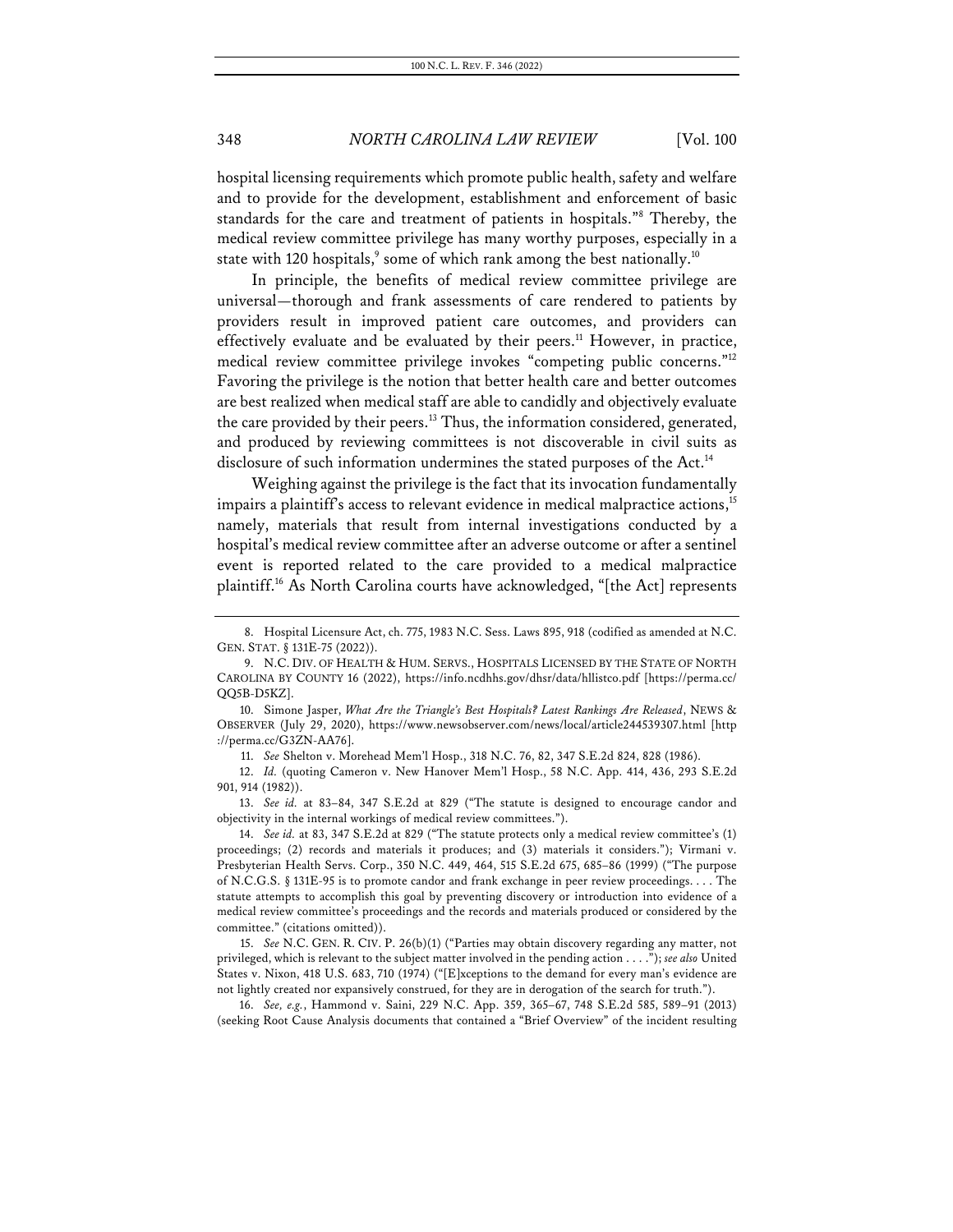a legislative choice between competing public concerns. It embraces the goal of medical staff candor at the cost of impairing plaintiffs' access to evidence."<sup>17</sup> This acknowledgement, by itself, presents a paradox. Another means to achieve quality improvement in the delivery of health care and provider accountability is through legal redress. A plaintiff's ability to bring a medical malpractice action also serves as a measure of quality improvement in health care, one that arguably better serves the purposes of the Act. Who better to address the needs of public health and evaluate whether the care a patient received met the standard of care than the public themselves?

In an effort to reconcile the competing public concerns underlying medical review committee privilege, North Carolina courts have created a common-law procedural rubric delineating a two-part analysis to determine whether or not evidence may be afforded the protection of medical peer review.18 The first part of the analysis is guided by a strict statutory reading of the definitions as to what constitutes a medical peer review committee to which the privilege may be attributed.19 The second part of the analysis requires an evidentiary showing from the party seeking to assert the privilege.<sup>20</sup> In other words, in order to effectuate the privilege, a defendant must demonstrate that the documents they

19. *See, e.g.*, *Hammond*, 229 N.C. App. at 366, 748 S.E.2d at 590 (finding that because a hospital defendant's Root Cause Analysis Team does not constitute a medical review committee *as statutorily defined*, defendants' entire argument premised on the medical review privilege fails).

20. *See, e.g.*, *Est. of Ray*, 245 N.C. App. at 439–42, 783 S.E.2d at 7–9 (finding that a defendant's evidentiary showing of an affidavit of a hospital risk manager, with attached exhibits of hospital bylaws, and a detailed privilege log, showing the protected communications and documents, were in fact exchanged at the behest of medical review committee members and were privileged).

in the operating room fire that injured the plaintiff and included a post-fire review process that was undertaken by the hospital defendant's Root Cause Analysis Team).

<sup>17.</sup> *Cameron*, 58 N.C. App. at 436, 293 S.E.2d at 914 (quoting Matchett v. Superior Ct. of Yuba Cnty., 115 Cal. Rptr. 317, 320–21 (Ct. App. 1974)).

<sup>18.</sup> *See Hammond*, 229 N.C. App. at 366–68, 748 S.E.2d at 590–91 (citing the lack of evidence from the defendants as to "who produced or prepared" the evidence for which the defendants sought medical review committee production to be dispositive to defendant's claim of privilege); Est. of Ray v. Forgy, 245 N.C. App. 430, 441–42, 783 S.E.2d 1, 9 (2016) ("We find *Hammond* distinguishable from the circumstances of the present case. In *Hammond*, the affidavit produced by the defendants failed to demonstrate that each of the statutory requirements concerning the existence of the privilege under N.C. Gen. Stat. § 131E-95 were met. Here, the hospital defendants presented . . . affidavits and the Medical Staff bylaws of Grace to establish that their MRCs qualified as MRCs pursuant to the meaning contemplated in [the statute]. [The] affidavit also explicitly stated that the subject documents contained 'the records and materials produced by and/or considered by' the MRCs of [the hospital]. Significantly, [the] affidavit also incorporated a detailed privilege log . . . [that] included a description of each document, the author or source of each document, the date of the document, and the recipient of the document. The privilege log established that the subject documents were records and materials produced by the MRCs of [the hospital] and/or materials considered by the MRCs of [the hospital]."). The aforementioned cases, in addition to every other case since *Shelton*, reflect judicial analysis that first examine the statutory language of Sections 131E-95 and 131E-76(5) of the General Statutes of North Carolina and then proceed to evaluate whether or not the contested documents are adequately represented by the submitted affidavit and privilege log to the extent that they clearly fall within the protections of Section 131E-95. *See id.*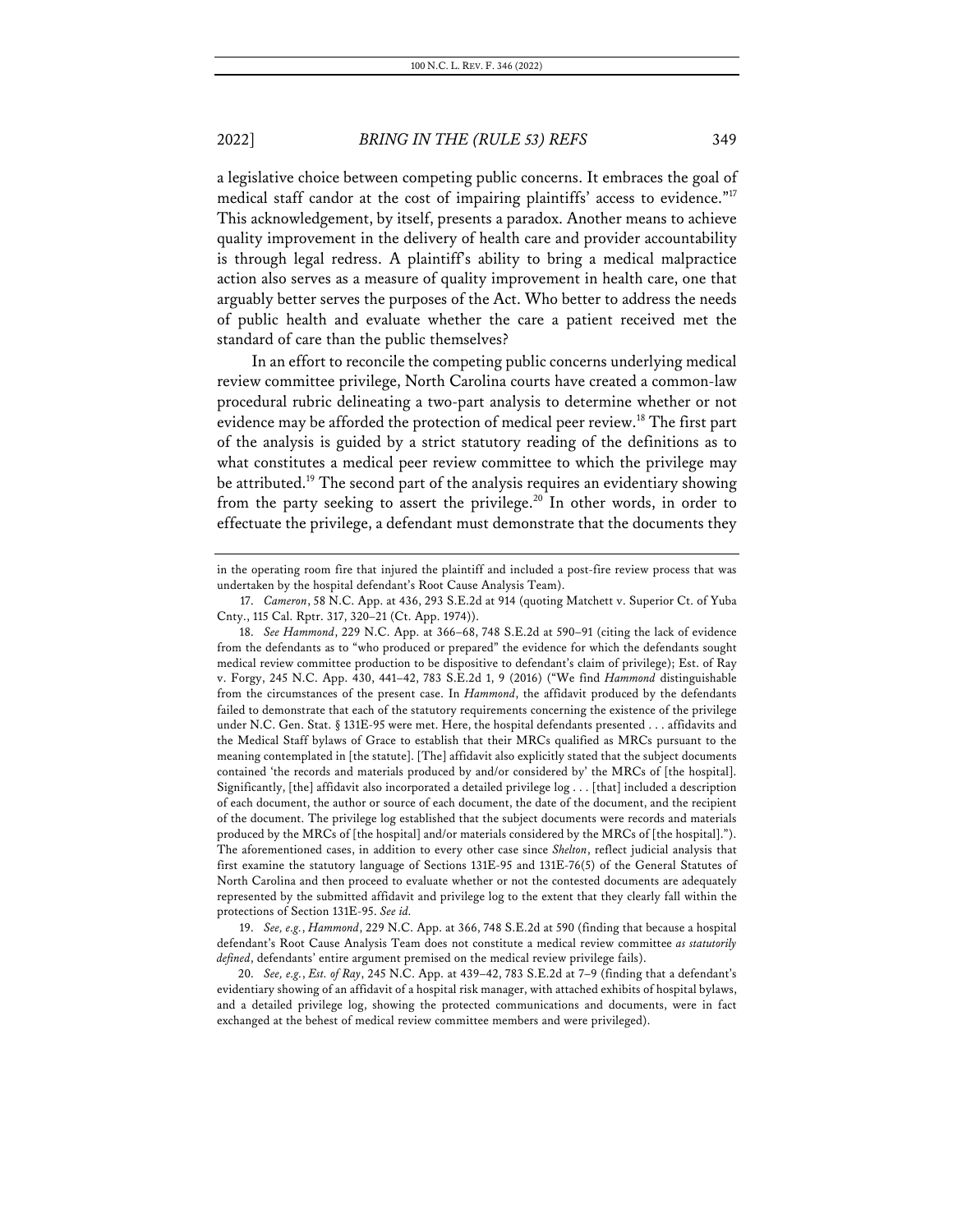are seeking to protect were reviewed by a medical review committee as statutorily defined and that the documents were reviewed by the committee through submission of affidavits, hospital bylaws, and detailed privilege  $\log s$ <sup>21</sup> As discussed later in this Comment, this approach has yielded superficial and inconsistent results.<sup>22</sup>

By providing defendants a way to circumvent a meaningful, substantive analysis as to whether evidence is protected under medical peer review, a plaintiff's fundamental right to probative and relevant evidence decays, as does the public's ability to hold their providers accountable. On the other hand, materials that are rightfully produced or considered by a medical review committee may be subject to disclosure if a court decides the reviewing committee does not strictly adhere to the statutory definition of medical review committee or if a privilege log is deemed inadequate.<sup>23</sup> Substituting a meaningful, substantive review of evidence for which medical peer review is being invoked for a "substantive" evidentiary showing does a disservice to plaintiffs, defendants, and the public alike.

Part I of this Comment begins by explaining the genesis of medical peer review privilege. Part II examines its evolution in North Carolina and discusses North Carolina's current two-part test under which an affirmative showing is required to assert medical peer review privilege. Part III proposes reformation of the medical peer review privilege to better realize the purposes the privilege was created to serve in the first place.

#### I. HISTORICAL GENESIS OF MEDICAL PEER REVIEW

The underlying rationale of medical peer review is that qualified practicing physicians are best able to evaluate the performance of their peers<sup>24</sup>specifically, whether the care delivered by their colleagues meets the appropriate standard of care in a particular field when that care is called into question because of an adverse outcome.<sup>25</sup> Medical peer review assumes that physicians who routinely work together are uniquely qualified to effectively evaluate one another's performance given their shared level of expertise.<sup>26</sup> In this way, medical peer review functions as a self-regulating quality assurance

<sup>21.</sup> *See id.*; *Hammond*, 229 N.C. App. at 366–68, 748 S.E.2d at 590–91.

<sup>22.</sup> *See infra* Part II.

<sup>23.</sup> *See* Bryson v. Haywood Reg'l Med. Ctr., 204 N.C. App. 532, 540, 694 S.E.2d 416, 422 (2010) (noting that one of the two reasons the documents did not qualify for medical review committee privilege included that the hospital "submitted no affidavits or other evidence to support its claim that the documents at issue were protected from discovery under N.C. Gen. Stat. § 131E-95(b)"); *Hammond*, 229 N.C. App. at 366, 748 S.E.2d at 590.

<sup>24.</sup> *See* Newton, *supra* note 7, at 723.

<sup>25.</sup> *See id.*

<sup>26.</sup> *Id.*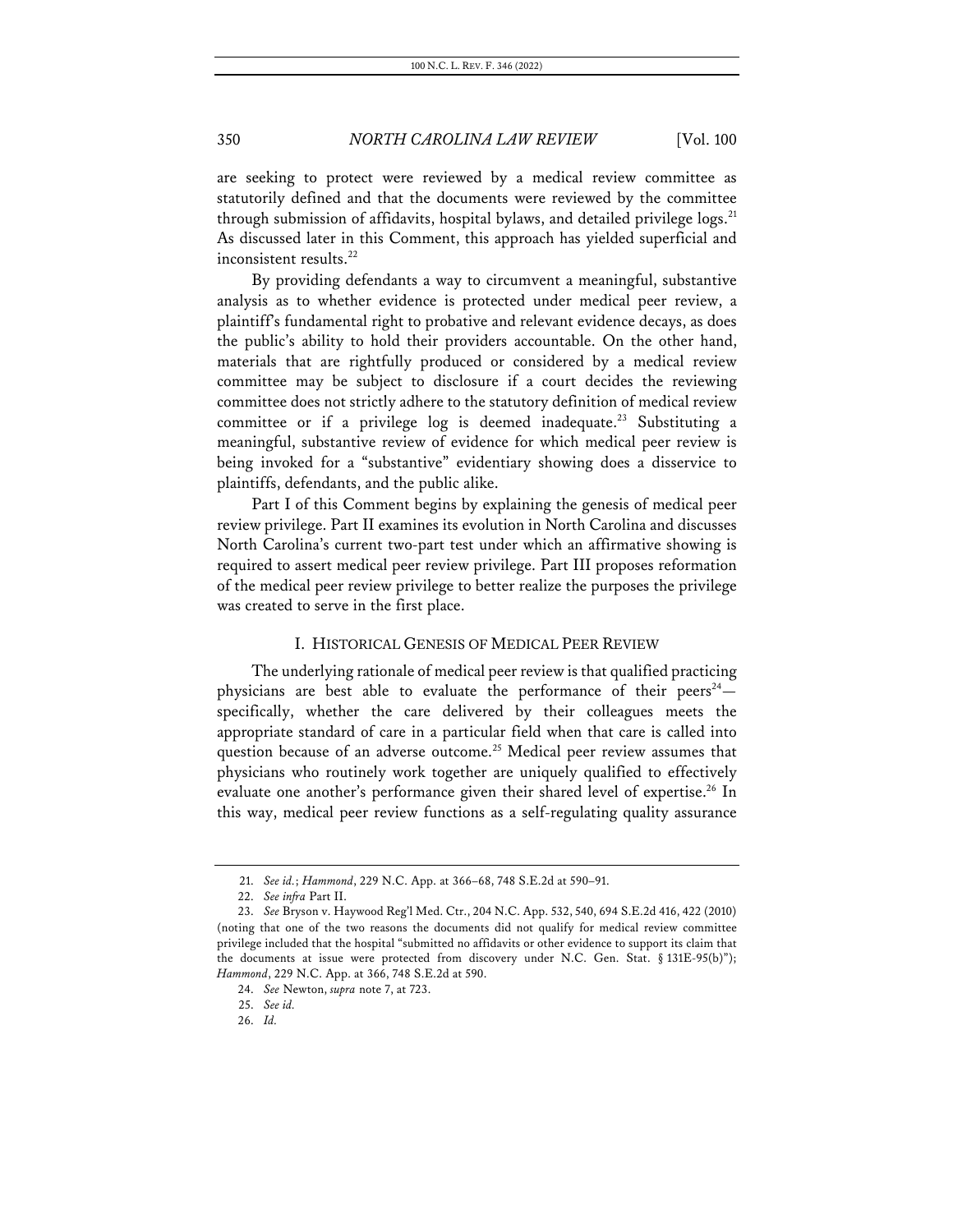that is theoretically designed to achieve better health care outcomes for patients.<sup>27</sup>

The first medical peer review program was established in the United States by the American College of Surgeons ("ACS") in the early 1900s.<sup>28</sup> In 1952, the ACS, in addition to the American Medical Association, the American Hospital Association, and the American College of Physicians, organized the Joint Commission on the Accreditation of Hospitals which promulgated national peer review standards and guidelines.<sup>29</sup> Now known as the Joint Commission on Accreditation of Healthcare Organizations ("the Joint Commission"), the Joint Commission mandates that hospitals and health care organizations conduct peer review of staff members to qualify for accreditation.30 Additionally, in recognizing the importance of medical peer review, all fifty states have adopted statutory provisions<sup>31</sup> establishing standards for medical peer review that must be adopted by hospitals and local health care organizations to receive state accreditation.<sup>32</sup>

Medical peer reviews are generally conducted for four primary reasons.<sup>33</sup> First, as part of peer review accreditation, medical peer review committees review privilege requests for newly hired physicians or current physicians who wish to expand the scope of their privileges at their current institution.<sup>34</sup> Second, per the Joint Commission, peer review will be automatically triggered by "substandard" physician performance.<sup>35</sup> Third, medical peer review can be triggered at the request of a colleague or hospital administrator.<sup>36</sup> And fourth, peer review can be used as a quality improvement measure, wherein the medical review committee selects random cases to review, with a specific interest in cases with unexpected adverse outcomes.<sup>37</sup>

Because of the nature of medical peer reviews, physicians were apprehensive about participating in medical peer review committees out of concern that doing so would expose them to future claims and be used as

37. *Id.*

<sup>27.</sup> *Id.*

<sup>28.</sup> *Id.* at 726.

<sup>29.</sup> *Id.*

<sup>30.</sup> *See* JOINT COMM'N ON ACCREDITATION OF HOSPS., *supra* note 5, at 106.

<sup>31.</sup> *See* Jeanne Darricades, *Medical Peer Review: How Is It Protected by the Health Care Quality Improvement Act of 1986?*, 18 J. CONTEMP. L. 263, 263 (1992).

<sup>32.</sup> Newton, *supra* note 7, at 726.

<sup>33.</sup> *See* Dinesh Vyash & Ahmed E. Hozain, *Clinical Peer Review in the United States: History, Legal Development and Subsequent Abuse*, 20 WORLD J. GASTROENTEROLOGY 6357, 6358 (2014).

<sup>34.</sup> *Id.*

<sup>35.</sup> *Id.*

<sup>36.</sup> *Id.*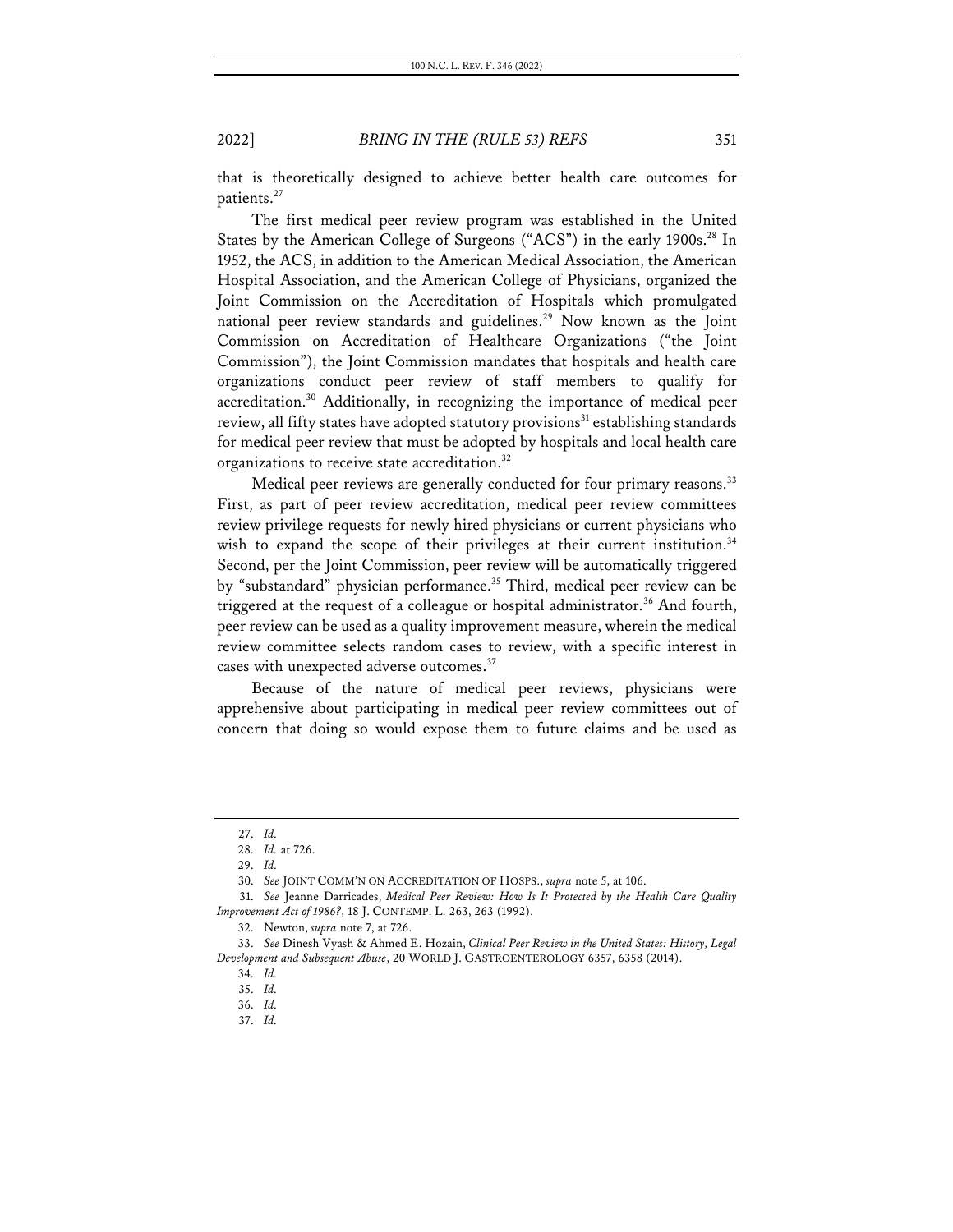evidence to condemn their colleagues.<sup>38</sup> In response, all fifty states enacted legislation to protect the confidentiality of the peer review process by affording immunity in the form of evidentiary privilege to shield physicians from liability "for their actions or statement performed within the scope and function"<sup>39</sup> of the committee.<sup>40</sup>

# II. EVOLUTION OF MEDICAL REVIEW COMMITTEE PRIVILEGE IN NORTH CAROLINA

The North Carolina General Assembly codified the medical review committee privilege in 1983.<sup>41</sup> The statutes governing medical peer review committees have two primary parts. First, they define what constitutes a medical peer review committee.<sup>42</sup> Second, they enumerate the protections afforded to committees qualifying as medical peer review committees.<sup>43</sup> North Carolina statutorily defines "medical review committee" as "[a] committee of a medical staff of a hospital" which is "formed for the purpose of evaluating the quality, cost of, or necessity for hospitalization or health care, including medical staff credentialing."<sup>44</sup> In order to benefit from the applicable statutory protections, a medical review committee *must* meet one of the following criteria:

- a. A committee of a state or local professional society.
- b. A committee of a medical staff of a hospital.

c. A committee of a hospital or hospital system, if created by the governing board or medical staff of the hospital or system or operating under written procedures adopted by the governing board or medical staff of the hospital or system.

d. A committee of a peer review corporation or organization.<sup>45</sup>

Assuming a committee qualifies, the statute expressly enumerates the protections afforded to the qualifying committee:

The proceedings of a medical review committee, the records and materials it produces and the materials it considers shall be confidential and not considered public records within the meaning of G.S. 132-1 . . .

<sup>38.</sup> *See* Amy Young, *Limits to Peer Review Privilege: Privacy Laws and Concerns Regarding Confidentiality Often Prevent Physicians from Serving on Peer Review Boards*, 5 VIRTUAL MENTOR 423, 424 (2003).

<sup>39.</sup> *See* Newton, *supra* note 7, at 729–30.

<sup>40.</sup> *Id.*

<sup>41.</sup> *See* N.C. GEN. STAT. § 131E-95 (LEXIS through Sess. Laws 2021-162 of the 2021 Reg. Sess.).

<sup>42.</sup> *See id.* § 131E-76(5).

<sup>43.</sup> *See id.* § 131E-95.

<sup>44.</sup> *Id.* § 131E-76(5).

<sup>45.</sup> *Id.* § 131E-76(5)(a)–(d).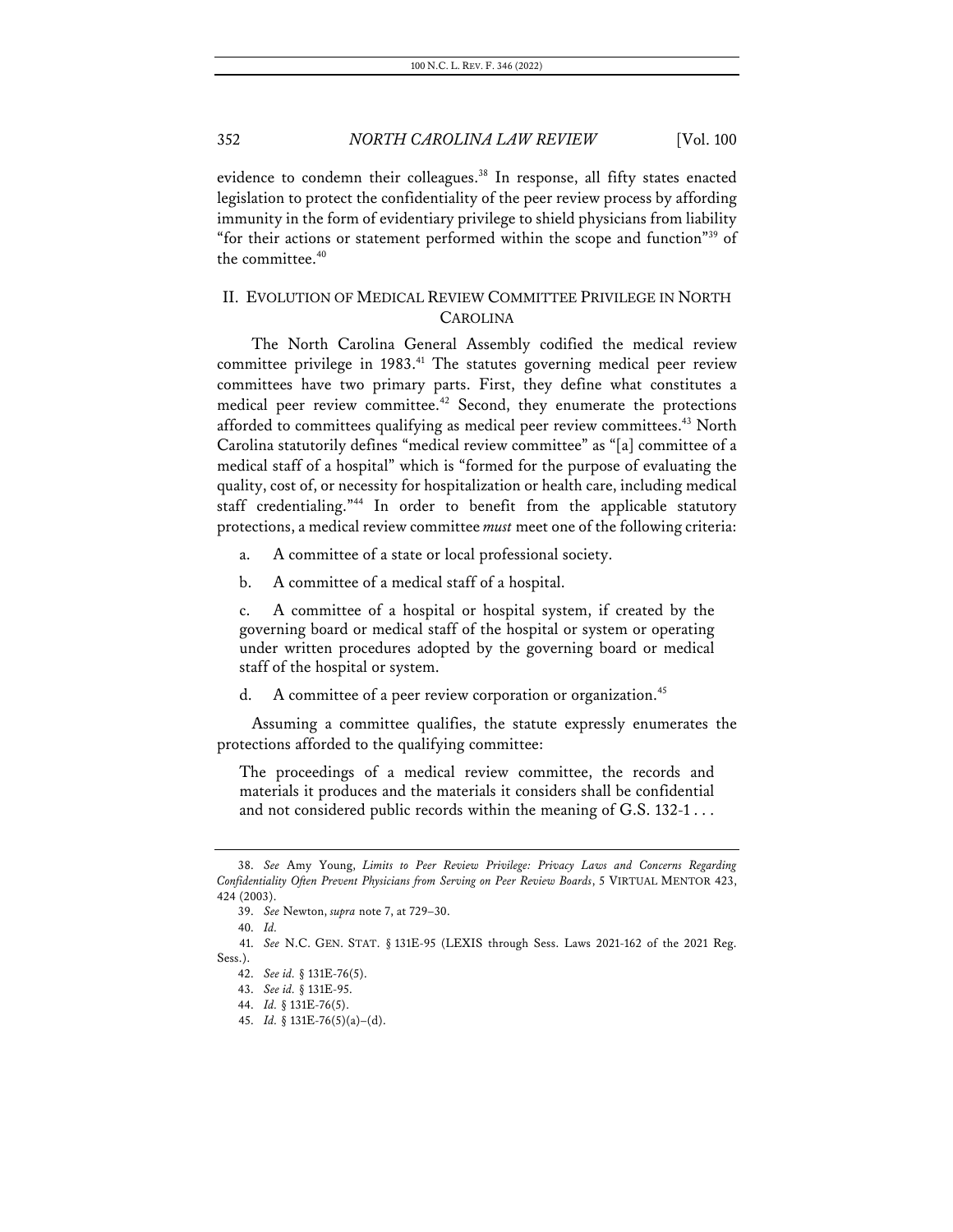and shall not be subject to discovery or introduction into evidence in any civil action against a hospital . . . which results from matters which are the subject of evaluation and review by the committee. . . . However, information, documents, or records otherwise available are not immune from discovery or use in a civil action merely because they were presented during proceedings of the committee.<sup>46</sup>

North Carolina courts have interpreted these statutes to effectively protect three categories of information from discovery and admissibility at trial in a civil action: (1) proceedings of a medical review committee, (2) records and materials produced by a medical review committee, and (3) materials considered by a medical review committee.<sup>47</sup> In considering whether medical review privilege applies to hospital records, the circumstances surrounding the actual preparation and use of the contested documents guides the court's inquiry on a case-by-case basis.<sup>48</sup>

There are, however, ways in which documents claiming medical review committee privilege may be substantively reviewed by the court. First, the disputed documents may be subject to an in camera review at the trial court level.49 In these instances, the documents are substantively reviewed by the presiding judge to determine whether or not the medical review committee privilege claimed by the defendant applies.<sup>50</sup> The privilege under Section 131E-95 of the General Statutes of North Carolina does not mandate in camera review of documents. That determination remains at the discretion of the court and the parties.<sup>51</sup>

The documents will also be afforded substantive review at the appellate level.<sup>52</sup> When the trial court enters an order relating to the discoverability of documents claiming medical review committee privilege, the order is automatically subject to an interlocutory appeal.<sup>53</sup> This is because the

<sup>46.</sup> *Id.* § 131E-95(b).

<sup>47.</sup> Woods v. Moses Cone Health Sys., 198 N.C. App. 120, 126, 678 S.E.2d 787, 791–92 (2009).

<sup>48.</sup> *See, e.g.*, Bryson v. Haywood Reg'l Med. Ctr., 204 N.C. App. 532, 539, 694 S.E.2d 416, 421– 22 (2010) (reviewing the circumstances under which the contested documents were created and the purpose they serve).

<sup>49.</sup> *See, e.g.*, Medlin v. N.C. Specialty Hosp., LLC, 233 N.C. App. 327, 337–38, 756 S.E.2d 812, 819 (2014) (upholding the trial court's right to perform an in camera review of documents claiming privilege under Section 131E-95 and finding the court does not have to rely on the representations of privilege made by counsel).

<sup>50.</sup> *See id.*

<sup>51.</sup> *See id.*; Est. of Ray v. Forgy, 245 N.C. App. 430, 433, 783 S.E.2d 1, 4 (2016) (referencing that the defendants made a motion for an in camera review of the documents for which they claimed privilege).

<sup>52.</sup> *See Est. of Ray*, 245 N.C. App. at 435–36, 788 S.E.2d at 5–6.

<sup>53.</sup> *See id.* at 435, 783 S.E.2d at 5 ("As a preliminary matter, we note that the 19 November 2014 order is an interlocutory order. 'An interlocutory order is one made during the pendency of an action, which does not dispose of the case, but leaves it for further action by the trial court in order to settle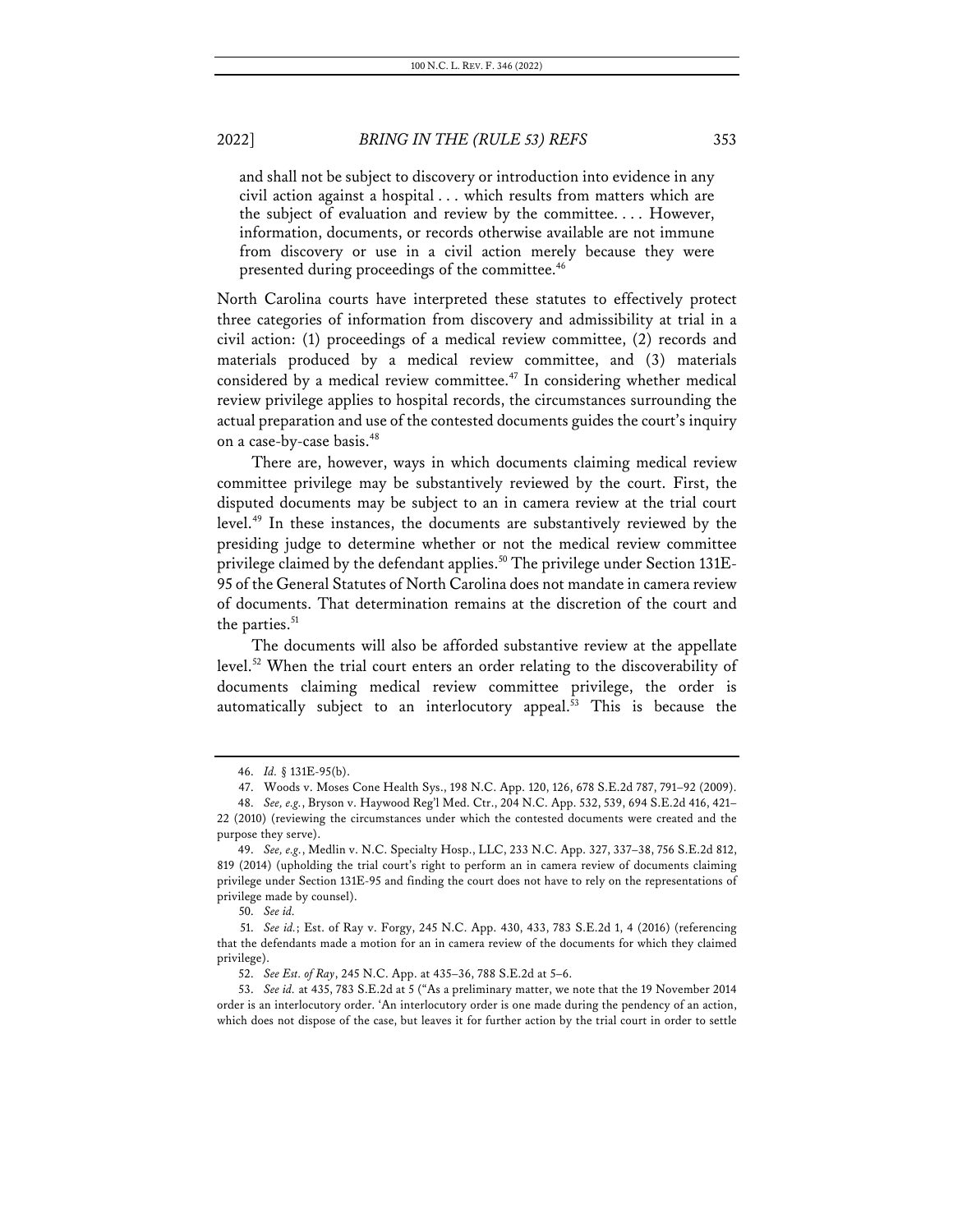discoverability of the disputed document affects a substantial right of the appellant—the right to evidence that could be determinative of the entire case.<sup>54</sup> But just because documents for which medical review committee privilege is claimed have been substantively reviewed at the appellate level<sup>55</sup> does not mean that they are substantively reviewed in every case at the trial court level. Moreover, it does not mean that the precedent resulting from substantive reviews has translated into more meaningful consideration of medical review committee disputes at the trial court level. Rather, the opposite has occurred.

Each case implicating medical peer review privilege is decided on its facts. Therefore, cases such as *Bryson v. Haywood Regional Medical Center*, <sup>56</sup> *Hammond v. Saini*, <sup>57</sup> and *Estate of Ray v. Forgy*<sup>58</sup> provide a helpful demonstration of North Carolina's approach to judicial interpretation of medical peer review and why it has become a problem. In *Bryson*, the defendant hospital sought to protect two categories of documentation, internal and external, under North Carolina's medical review privilege.<sup>59</sup>

The first category contained three internal hospital documents, including an email to the director of risk management bearing the subject "Peer Review Request."60 This email summarized six instances of patient care at the hospital, noting whether any occurrence reports were received and discussing any quality concerns. <sup>61</sup> Importantly, the email did not identify the sender's position within the hospital or the purpose for which the sender generated the email. <sup>62</sup> The second document, a memorandum to the director of clinical services requesting a review of patients' charts, contained summaries of patient care but did not indicate the author, recipient, or purpose of the document.<sup>63</sup> The third document was a memorandum from the ICU Chairman to two other hospital employees analyzing the appropriateness of care provided to six patients.<sup>64</sup> While this document did indicate it was prepared at the behest of a physician,

and determine the entire controversy.'" (quoting Stanford v. Paris, 364 N.C. 306, 311, 698 S.E.2d 37, 40 (2010))).

<sup>54.</sup> *See id.*

<sup>55.</sup> *See id.* at 442, 783 S.E.2d at 9 ("Having carefully reviewed the subject documents . . . ."); Hammond v. Saini, 229 N.C. App. 359, 366, 748 S.E.2d 585, 590 (2013) ("After carefully reviewing the record . . . ."); Bryson v. Haywood Reg'l Med. Ctr., 204 N.C. App. 532, 540, 694 S.E.2d 416, 422 (2010) ("[T]he documents on their face do not establish they are privileged.").

<sup>56.</sup> 204 N.C. App. 532, 694 S.E.2d 416.

<sup>57.</sup> 229 N.C. App. 359, 748 S.E.2d 585.

<sup>58.</sup> 245 N.C. App. 430, 783 S.E.2d 1.

<sup>59.</sup> *Bryson*, 204 N.C. App. at 536, 694 S.E.2d at 420.

<sup>60.</sup> *Id.*

<sup>61.</sup> *Id.*

<sup>62.</sup> *Id.*

<sup>63.</sup> *Id.*

<sup>64.</sup> *Id.* at 535–36, 694 S.E.2d at 419–20.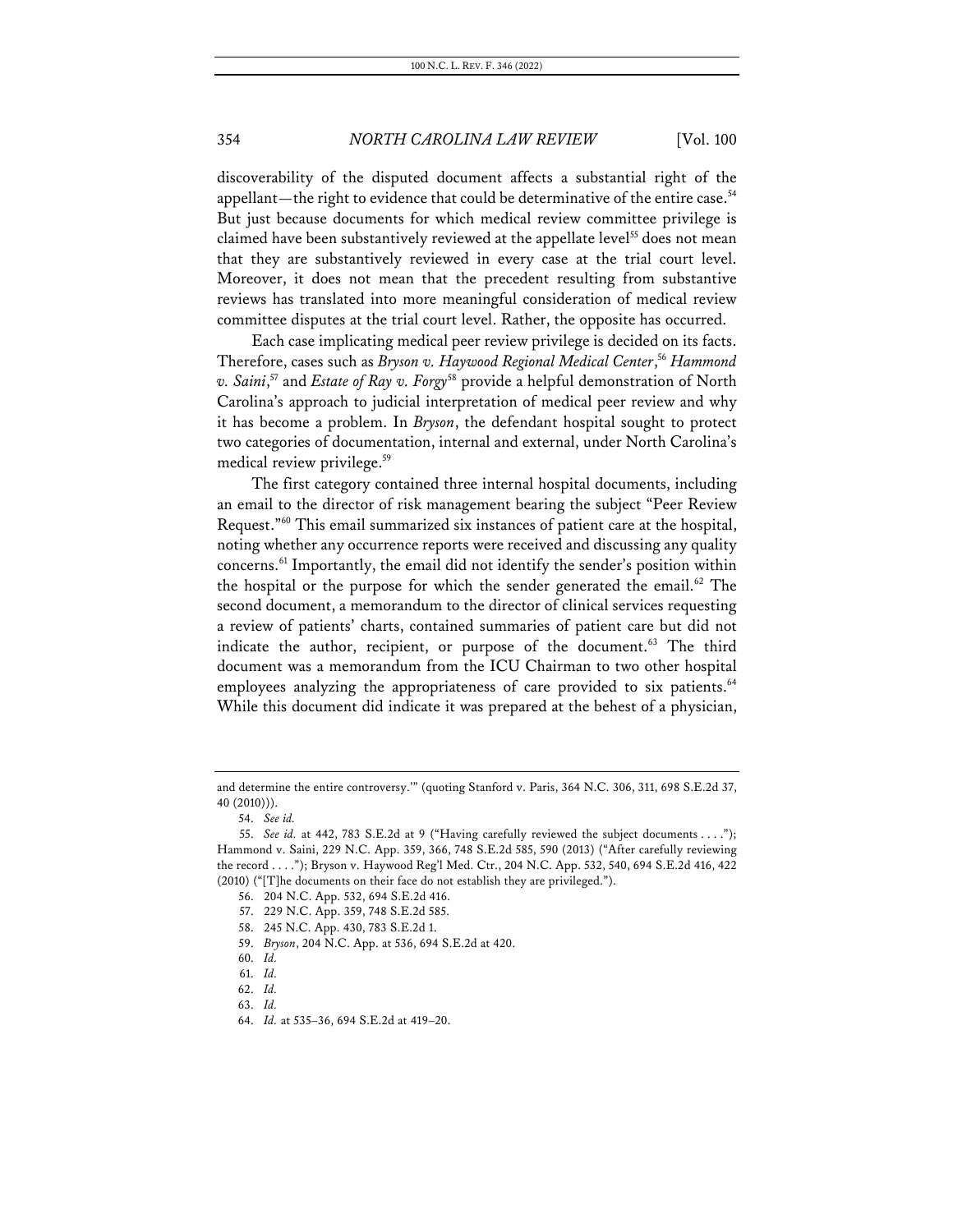it failed to identify the capacity in which the physician was requesting the document and the purpose the document was intended to serve.<sup>65</sup>

The second category of documentation was comprised of external documents exchanged between the hospital and a third-party peer review company called MDReview.<sup>66</sup> These documents were entitled "Peer Review Report" and warned "THIS IS A CONFIDENTIAL PEER REVIEW DOCUMENT" at the top of the reports.<sup>67</sup> The documents further stated that they were "prepared at the request of the hospital in order to provide an independent professional opinion of the care rendered" to a specific patient.<sup>68</sup> Again, the hospital defendant argued the documents were protected from discovery by medical review privilege.<sup>69</sup>

Disagreeing with the defendant, the North Carolina Court of Appeals held that the documents did not qualify for medical review privilege. The court came to this conclusion because the hospital defendant did not provide any evidence indicating that the senders and recipients of the emails were medical review committee members, that the documents were generated by members of a medical review committee, or that the documents were generated for a medical review committee's consideration.<sup>70</sup> Further, the court reiterated that the document identified as originating "from the Hospital Board" on the privilege log would not be afforded privilege because a hospital's Board of Trustees does not fit the definition of a medical review committee.<sup>71</sup>

Medical review privilege was not extended to the second category of documents either, as the record was void of evidence indicating that MDReview was either a peer review organization or that it authored the documents for the purpose of peer review.<sup>72</sup> In noting that the defendant hospital's failure to provide affidavits or any affirmative evidence completely defeated defendant's claim, the court held the documents were not discoverable.73

A few years after *Bryson*, the question of whether a hospital defendant met its burden of proof to qualify for medical review privilege was again before the court. In *Hammond v. Saini*, the defendant hospital sought to withhold a Root Cause Analysis ("RCA") Report, Risk Management Worksheets ("RMWs"), and meeting notes taken by the hospital's risk manager by asserting the medical

<sup>65.</sup> *Id.* at 536, 694 S.E.2d at 420.

<sup>66.</sup> *Id.*

<sup>67.</sup> *Id.*

<sup>68.</sup> *Id.*

<sup>69.</sup> *Id.* at 538, 694 S.E.2d at 421.

<sup>70.</sup> *Id.* at 539, 694 S.E.2d at 421.

<sup>71.</sup> *Id.*, 694 S.E.2d at 422.

<sup>72.</sup> *Id.* at 540, 694 S.E.2d at 422.

<sup>73.</sup> *Id.*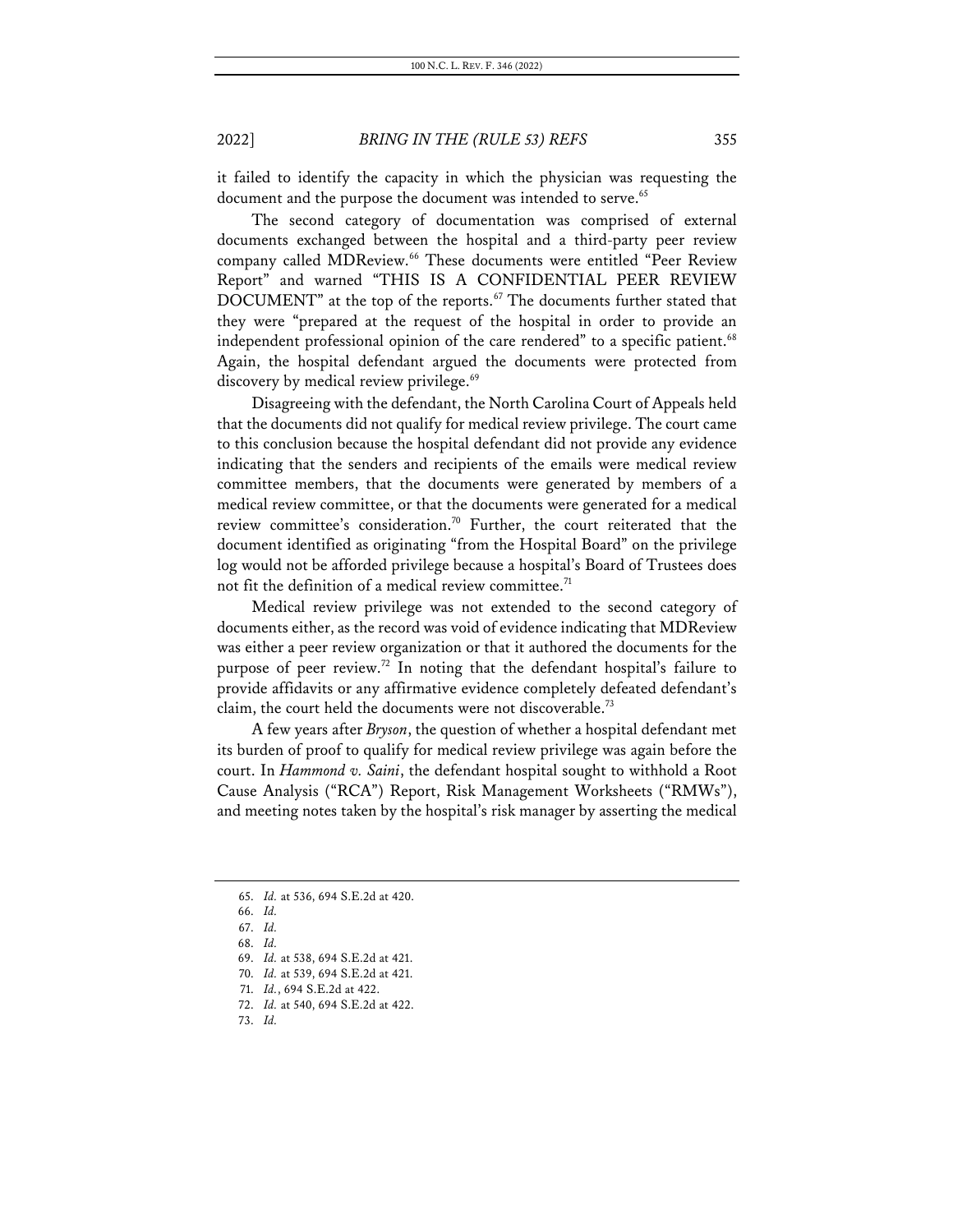review privilege applied to the documents because they were produced by the hospital's RCA Team.<sup>74</sup>

All of the documents for which the defendant claimed the privilege related to risk management's investigation of an operating room fire that caused the plaintiff to incur serious injuries when an electrocautery device ignited the oxygen trapped under the drapes by the plaintiff's face during surgery.<sup>75</sup> The defendant's argument for application of medical review privilege was buttressed solely by an affidavit from the hospital's risk manager stating, "In general, the peer review committees established to . . . prepare a root cause analysis are created by the medical staff and governing board of [the hospital] and operate under the [RCA] policy."76

The North Carolina Court of Appeals found the conclusory statements provided by the risk manager's affidavit insufficient to support a finding that the RCA Team is a medical review committee as a matter of law.<sup>77</sup> First, the court noted the absence of any evidence suggesting the RCA Team met the statutory requirements necessary to be considered a medical review committee: (1) nothing suggested the RCA Team was comprised of "medical staff of a hospital" and (2) that it was "formed for the purpose of evaluating the quality, cost of, or necessity for hospitalization or health care, including medical staff credentialing."78 Citing to the record, the court similarly failed to find evidence indicating the RCA Team was "created by the governing board or medical staff of the hospital or system or operating under written procedures adopted by the governing board or medical staff of the hospital system."79

Assuming arguendo that the RCA Team qualified as a medical review committee, the court found that the defendant was still required to show that the disputed documents were part of the RCA Team's proceedings, produced by the RCA Team, or considered by the RCA Team in order to be shielded from discovery under the medical review privilege.<sup>80</sup>

As seen in *Bryson*, the court declined to rule in favor of the hospital defendant due to an inadequate evidentiary showing under the medical peer review statutes.<sup>81</sup> First, even though the cover page of the report identified the event and members of the RCA Team, the court held it did not qualify as a

<sup>74.</sup> Hammond v. Saini, 229 N.C. App. 359, 365, 748 S.E.2d 585, 589 (2013).

<sup>75.</sup> *Id.* at 361–62, 748 S.E.2d at 587.

<sup>76.</sup> *Id.* at 366, 369, 748 S.E.2d at 590, 592 ("The mere submission of affidavits by the party asserting the medical review privilege does not automatically mean that the privilege applies. Rather, such affidavits must demonstrate that each of the statutory requirements concerning the existence of the privilege have been met.").

<sup>77.</sup> *Id.*

<sup>78.</sup> *Id.* (citations omitted).

<sup>79.</sup> *Id.*

<sup>80.</sup> *Id.* at 367, 748 S.E.2d at 590.

<sup>81.</sup> *Id.* at 368, 748 S.E.2d at 591.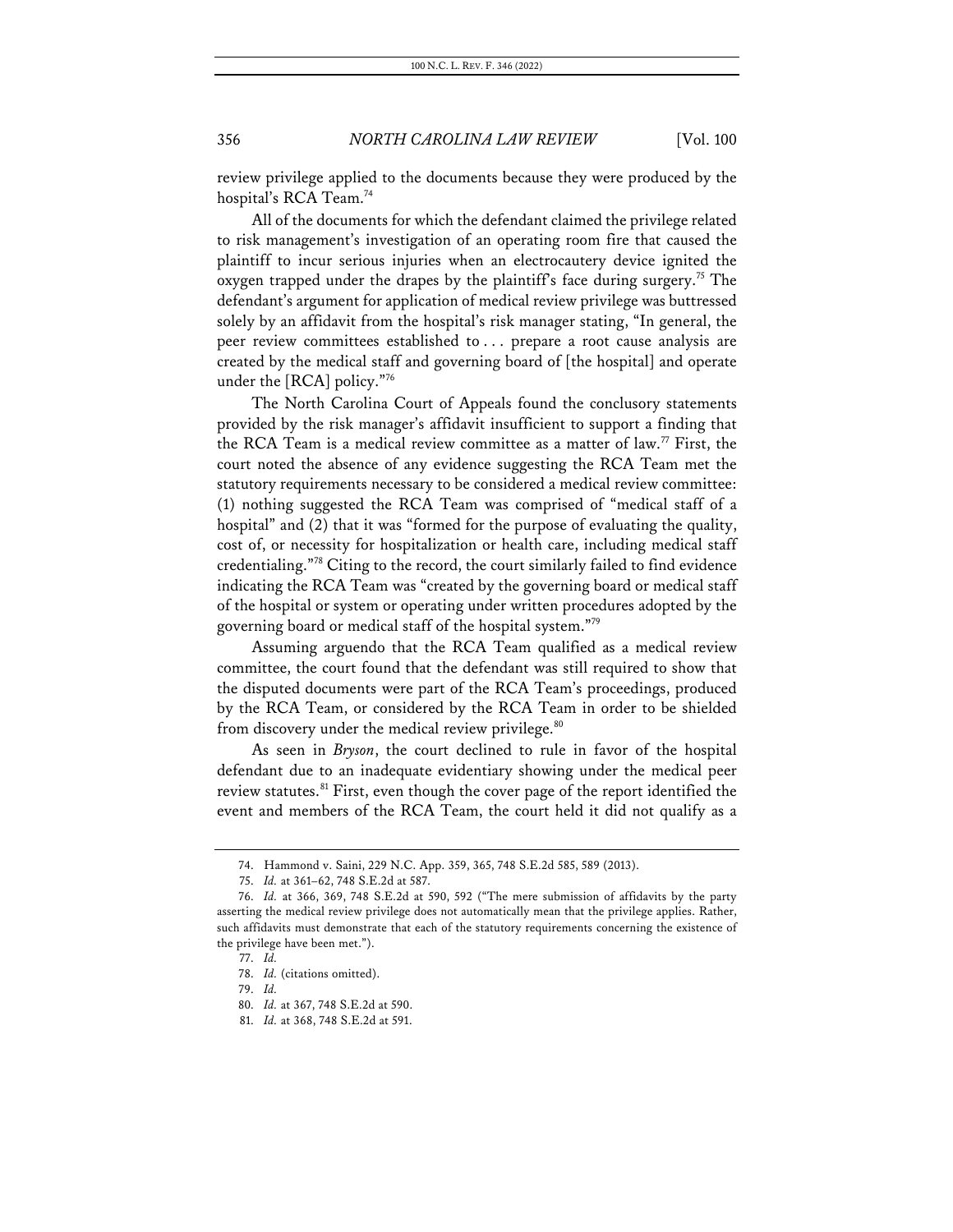document produced by the RCA Team because the RCA Report failed to identify a specific author.<sup>82</sup> Next, the RMWs were discredited because the RCA policy specifically referenced "Quality Care Control Reports" and nothing indicated that the RMWs were the Quality Care Control Reports contemplated by the RCA policy.<sup>83</sup> Finally, the court held the risk manager's meeting notes did not fall within any of the three statutory categories allowing for medical review privilege to apply.<sup>84</sup> On this basis, the North Carolina Court of Appeals overruled defendant's arguments and held the documents discoverable.<sup>85</sup>

The hospital defendant then appealed the decision to the Supreme Court of North Carolina.<sup>86</sup> In agreeing with the decision reached by the court of appeals, the Supreme Court of North Carolina found the defendants failed to meet their burden of proof by supporting their argument with an affidavit reciting "mere conclusory assertions" without providing "specific evidence that could serve as the basis of finding of fact or conclusions of law."87 Specifically, the hospital defendant failed to provide evidence supporting the RCA Team and policy met the requirements of Sections 131E-76(5) and 131E-95(b) of the General Statutes of North Carolina; the failure to identify the departments and personnel of the RCA Team; and the failure to prove the RCA policy was adopted by the governing board of the medical staff of the hospital were fatal to the defendant's argument. 88

The most recent decision pertaining to medical review privilege, *Estate of Ray v. Forgy*, provides an important contrast to *Bryson* and *Hammond* by juxtaposing an affirmative example of a sufficient procedural evidentiary showing on the part of the hospital defendant seeking to invoke medical review privilege.89 The plaintiffs in *Ray* sought documents from the hospital defendants relating to the defendant physician's malpractice insurance coverage, recredentialing, and queries made and responses received by the National Practitioner Database ("NPD").<sup>90</sup> The hospital defendants claimed that medical review privilege applied to the documents.<sup>91</sup> In support of their claim, the defendants submitted an affidavit from the director of medical staff services of the hospital that stated the sealed exhibits attached to the affidavit, containing the contested documents, met the statutory requirements necessary

<sup>82.</sup> *Id.* at 367, 748 S.E.2d at 591.

<sup>83.</sup> *Id.*

<sup>84.</sup> *Id.*

<sup>85.</sup> *Id.* at 368, 748 S.E.2d at 591.

<sup>86.</sup> *See* Hammond v. Saini, 367 N.C. 607, 608, 766 S.E.2d 590, 591 (2014).

<sup>87.</sup> *Id.* at 610–11, 766 S.E.2d at 592.

<sup>88.</sup> *Id.* at 611, 766 S.E.2d at 593.

<sup>89.</sup> Est. of Ray v. Forgy, 245 N.C. App. 430, 430, 783 S.E.2d 1, 9 (2016).

<sup>90.</sup> *Id.* at 432–33, 783 S.E.2d at 4.

<sup>91.</sup> *Id.* at 433, 783 S.E.2d at 4.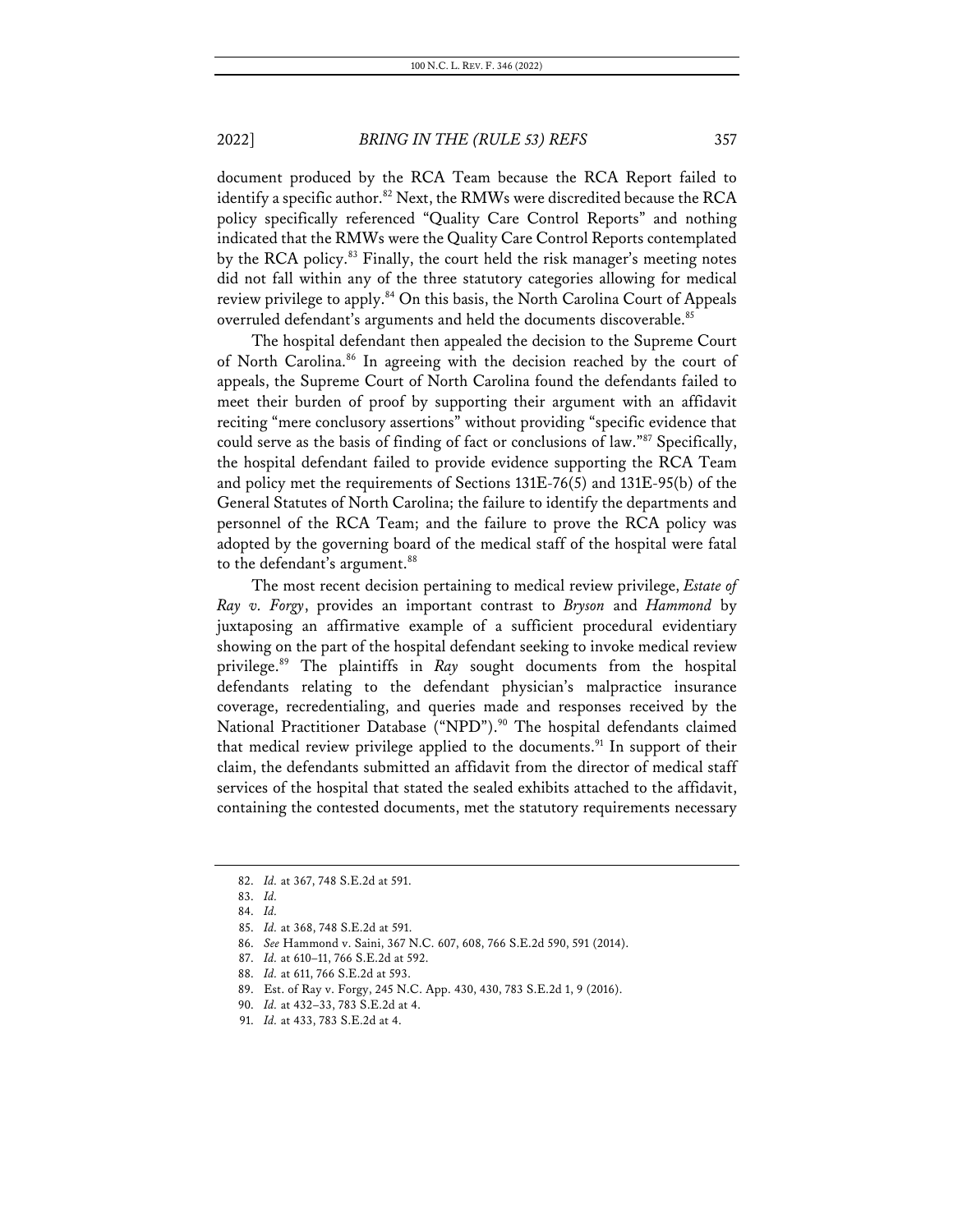to be afforded statutory protection. <sup>92</sup> The sealed exhibits included the hospital bylaws creating and empowering the hospitals' medical review committees; a privilege log describing the author, date, source, and nature of the privileged documents; and the documents produced by or considered by the medical review committees. 93

Citing *Hammond*, the plaintiffs argued the affidavit was conclusory and failed to fulfill the statutory tenets required for the hospital defendant to appropriately invoke medical review privilege.<sup>94</sup> The court distinguished the case from *Hammond*, noting that the *Ray* defendants perfected insufficiencies by attaching a detailed privilege log supplying the key categories of information, identified by the *Hammond* court as lacking, and providing the hospital's bylaws relevant to the medical review committee. <sup>95</sup> In doing so, the *Ray* court held, "[T]he hospital defendants have fulfilled their burden of demonstrating that the subject documents are privileged pursuant to N.C. Gen. Stat. § 131E-95."96

*Bryson*, *Hammond*, and *Ray* exemplify North Carolina's current approach to medical peer review. In each of the three cases, the fulcrum in determining whether the disputed documents would be afforded protection under medical peer review privilege was ultimately the defendants' ability to provide the court with enough "summary evidence"—an affidavit and a privilege log—justifying the claim of privilege, that would enable the court to choose to believe the documents were in fact protected by medical peer review.<sup>97</sup> Even though the courts in each case did perform a substantive review of the documents,<sup>98</sup> the opinions in *Hammond* and *Ray* nonetheless function as a rubric for defense counsel, detailing a burden of proof for summary evidence—an affidavit and privilege log—that can be used to circumvent substantive evidentiary review.

This approach is problematic for several reasons, but the most significant reason is that it deprives the parties of meaningful consideration of the disputed evidence. While the law must provide outlined guidance to hospitals and healthcare organizations regarding medical peer review, determining that something is protected by medical peer review simply based on the naming conventions of documents, as seen in *Hammond*, or by a privilege log containing "To" and "From" categories, as seen in *Ray*, still evades whether evidence was

<sup>92.</sup> *Id.*

<sup>93.</sup> *Id.* at 439–40, 783 S.E.2d at 8.

<sup>94.</sup> *Id.* at 440, 783 S.E.2d at 8.

<sup>95.</sup> *Id.* at 441, 783 S.E.2d at 9.

<sup>96.</sup> *Id.* at 442, 783 S.E.2d at 9.

<sup>97.</sup> *See* Bryson v. Haywood Reg'l Med. Ctr., 204 N.C. App. 532, 539, 694 S.E.2d 416, 421 (2010); Hammond v. Saini, 229 N.C. App. 359, 361, 748 S.E.2d 585, 589–90 (2013); *Est. of Ray*, 245 N.C. App. at 439–40, 783 S.E.2d at 8.

<sup>98.</sup> Again, appellate courts do perform a substantive view of the documents for which medical review committee privilege is claimed due to the implication of a substantial right. *See Est. of Ray*, 245 N.C. App. at 440, 783 S.E.2d at 8.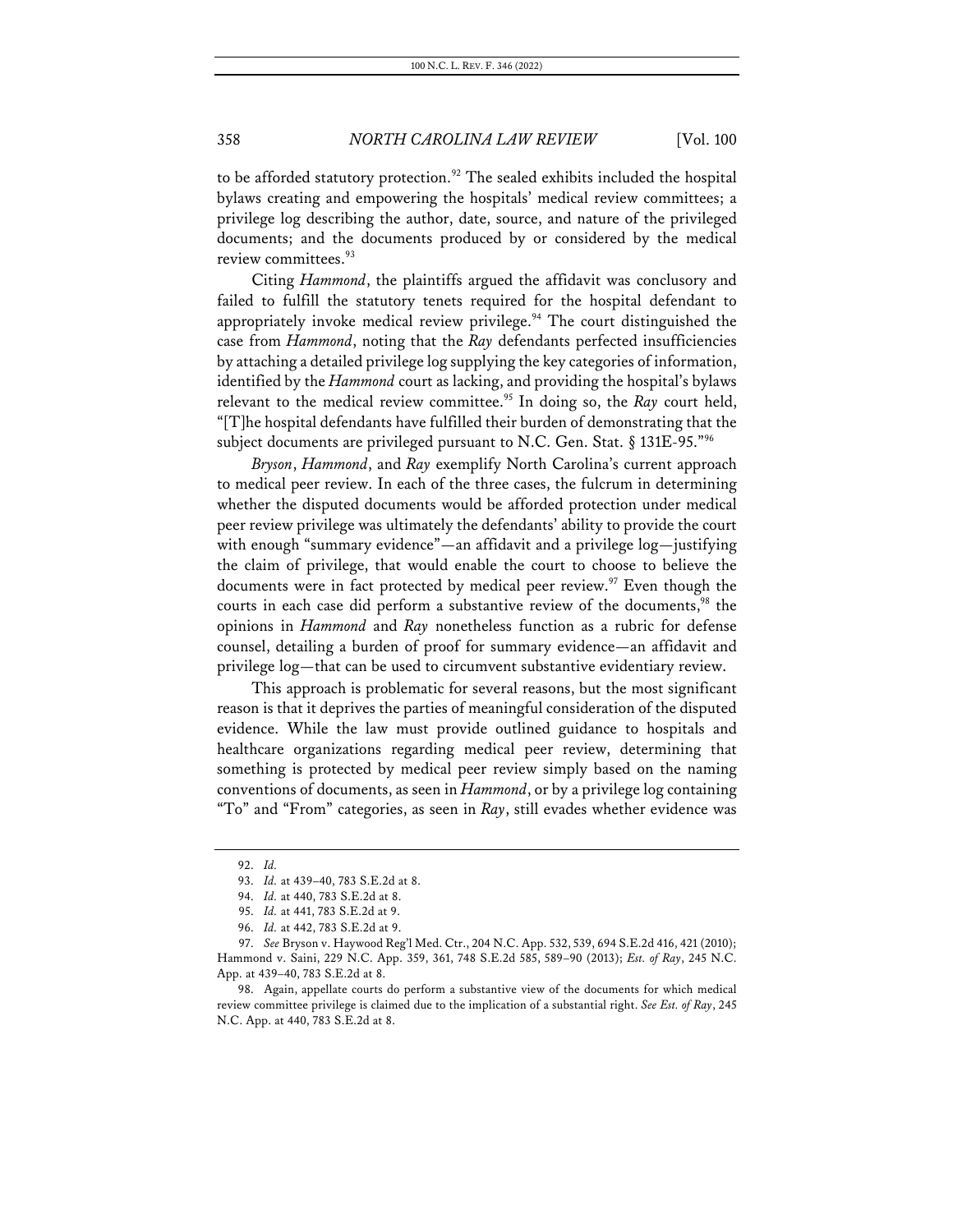actually subject to medical peer review. This places medical peer review judicial decisions on capricious ground by reducing what should be a meaningful, substantive review of whether a hospital defendant intended in good faith for the materials to be the product of a medical review committee for quality assurance as intended by the statute, to an easily manipulable high-altitude evidentiary showing.

To be clear, courts are not expected to be experts when it comes to understanding the inner workings of medical peer review and quality assurance policies and procedures. In many respects, the courts are doing the best they can with what they have to work with. But, for a decision that fundamentally impacts such profound competing public policies—a guarantee of quality healthcare and a plaintiff's access to evidence—we need to do better, and we can do better.

# III. REFORMATION OF MEDICAL PEER REVIEW PRIVILEGE IN NORTH CAROLINA: APPOINTMENT OF A REFEREE UNDER RULE 53 OF THE N.C. RULES OF CIVIL PROCEDURE

Long used by North Carolina courts in civil actions,<sup>99</sup> the appointment of "referees" in medical malpractice cases to resolve medical review committee privilege discovery disputes at the trial court level would be an easily applied, transplantable solution to resolving the medical peer review paradox.

The appointment of "referees," $100$  or special masters, $101$  is facilitated by Rule 53 of the North Carolina Rules of Civil Procedure.<sup>102</sup> Under the rule, a judge may appoint a referee as follows:

a. Where the trial of an issue requires the examination of a long or complicated account; in which case the referee may be directed to hear and decide the whole issue, or to report upon any specific question of fact involved therein.

b. Where the taking of an account is necessary for the information of the court before judgment, or for carrying a judgment or order into effect.

c. Where the case involves a complicated question of boundary, or requires a personal view of the premises.

<sup>99.</sup> Referees are appointed by judges in North Carolina in family law cases, complex business cases, and property disputes. *See generally* Dockery v. Hocutt, 357 N.C. 210, 581 S.E.2d 431 (2003) (appointing a referee in an adverse possession matter in which resolution required determination of boundaries on irregularly shaped land); Davis v. Davis, 58 N.C. App. 25, 293 S.E.2d 268 (1982) (referencing an appointment of referee to conduct accounting of partnership funds and property).

<sup>100.</sup> "Referees" or "Reference" is the technical term given to special masters by virtue of Rule 53. *See* N.C. R. CIV. P. 53.

<sup>101.</sup> "Special masters" is a synonym typically used for referees appointed under Rule 53. *See id.*

<sup>102.</sup> N.C. R. CIV. P.  $53(a)(1)-(2)$  (noting that special masters may be appointed upon consent of the parties, upon application of a party or by its own motion).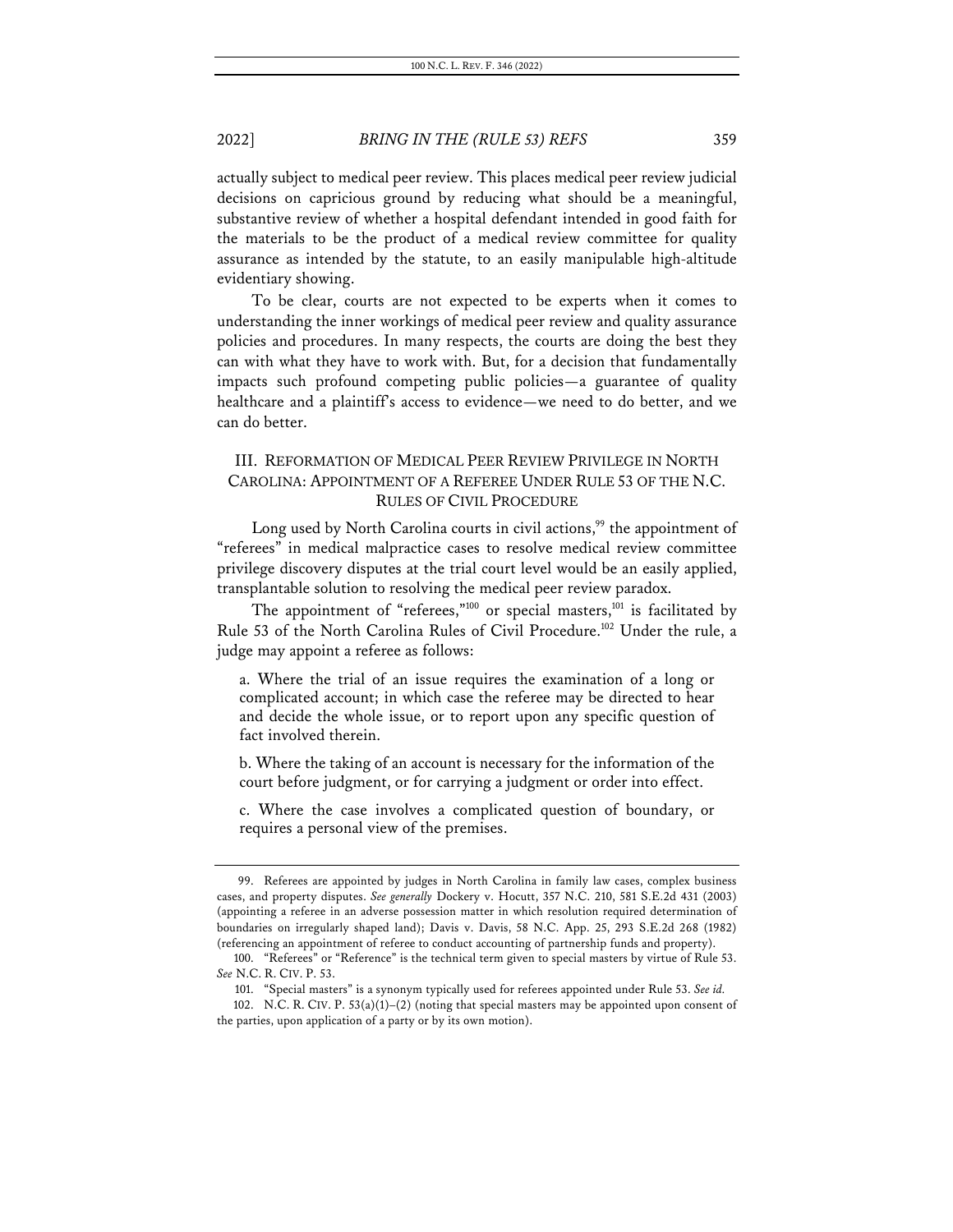d. Where a question of fact arises outside the pleadings, upon motion or otherwise, at any stage of the action.<sup>103</sup>

Ordering the appointment of a referee is within the discretion of the court and does not have to be authorized by statute.<sup>104</sup> Importantly, referees do not take cases away from the jurisdiction of the court.<sup>105</sup> Rather, they are an instrumentality of the court<sup>106</sup> designed to assist in areas designated by the superior court judge as falling within their purview.<sup>107</sup> The individual appointed to be a referee is typically one with specialized knowledge and expertise in the particular area for which his or her appointment was necessitated, making them more qualified than a generalist judge to evaluate the matter with which he or she has been charged.<sup>108</sup>

Judges employ Rule 53 when the appointment of a referee serves judicial "efficiency, practicality and justice."109 Referees may be charged with evaluating testimony, ruling on the admissibility of evidence, and making recommended findings of fact and conclusions of law.110 Referees are typically appointed in

106. *See* Sharp v. Gulley, 120 N.C. App. 878, 879, 463 S.E.2d 577, 578 (1995) (holding a courtappointed referee is not an agent of the parties but of the court).

107. *See* N.C. R. CIV. P. 53(e) ("Powers.--The order of reference to the referee may specify or limit his powers and may direct him to report only upon particular issues or to do or perform particular acts or to receive and report evidence only and may fix the time and place for beginning and closing the hearing and for the filing of the referee's report. Subject to the specifications and limitations stated in the order, every referee has power to administer oaths in any proceeding before him, and has generally the power vested in a referee by law. The referee shall have the same power to grant adjournments and to allow amendments to pleadings and to the summons as the judge and upon the same terms and with like effect. The referee shall have the same power as the judge to preserve order and punish all violations thereof, to compel the attendance of witnesses before him by attachment, and to punish them as for contempt for nonattendance or for refusal to be sworn or to testify. The parties may procure the attendance of witnesses before the referee by the issuance and service of subpoenas as provided in Rule 45.").

108. *See, e.g.*, Godwin v. Clark, Godwin, Harris & Li, P.A., 40 N.C. App. 710, 713, 253 S.E.2d 598, 601 (1979) (referencing the appointment of a certified public accountant as referee in a case requiring the examination and valuation of disputed stock valuation resulting from a dispute over a stock redemption agreement).

109. *See Shute*, 270 N.C. at 253, 154 S.E.2d at 79.

110. *See* N.C. R. CIV. P. 53(e) (noting the powers of referees); *see also* Cleveland Constr., Inc. v. Ellis-Don Constr., Inc., 210 N.C. App. 522, 532, 709 S.E.2d 512, 520 (2011) (noting that a referee may conduct findings of fact and suggest conclusions of law).

<sup>103.</sup> N.C. R. CIV. P. 53(2)(a)–(d).

<sup>104.</sup> *See* Rudisill v. Hoyle, 254 N.C. 33, 46, 118 S.E.2d 145, 154 (1961); *see also* Shute v. Fisher, 270 N.C. 247, 253, 154 S.E.2d 75, 79 (1967) (finding that in the absence of a statutory provision or well-recognized applicable rule ordering the appointment of a referee, a judge is empowered to exercise discretion in the interest of efficiency, practicality, and justice). *But see* Veazey v. City of Durham, 231 N.C. 357, 365–66, 57 S.E.2d 375, 384 (1950) (holding there is no legal right that a judge direct a reference).

<sup>105.</sup> *See* Weaver v. Hampton, 204 N.C. 42, 42, 167 S.E. 484, 485 (1933) (noting that the appointment of a referee does not remove the cause of action from the jurisdiction of the superior court; rather, it removes the procedure or method of determining facts and law to the provenance of the referee as directed).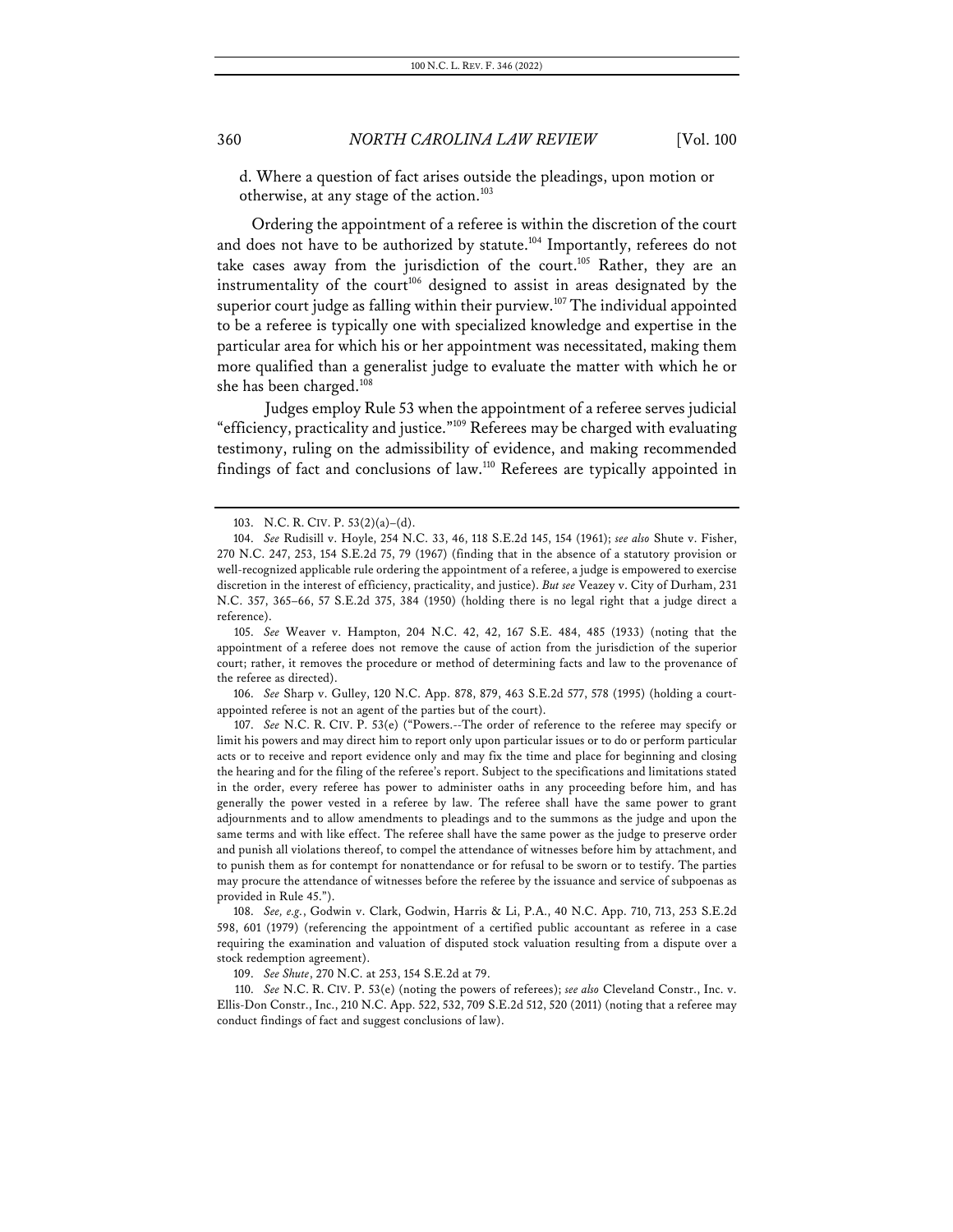cases implicating the review of "long or complicated account[s]"111 that are in dispute by the parties for which the judge may lack the time or expertise to appreciably perform an in camera review. In these cases, the disputed evidence is referred to the referee for their substantive review and consideration.<sup>112</sup> Once a referee receives the evidence, the referee will issue a report as required by Rule  $53(g)^{113}$  elucidating their findings and conclusions.<sup>114</sup> At this point, the parties may file exceptions to the referee's findings and conclusions within thirty days.115 If no exceptions are filed, or the time within which the parties may file the exceptions has lapsed, the superior court judge may affirm, disaffirm, or modify the report of the referee.<sup>116</sup>

The appointment of referees under Rule 53 in medical committee review privilege disputes is appropriate for several reasons. First, medical malpractice cases tend to be inherently voluminous. While much of the volume is attributable to the medical records themselves, documents for which medical review committee privilege is claimed likewise tend to be ample. This is in part due to the depth and extent of the investigations carried out by the medical review committees, as well as the number of health care providers and hospital administrators who are typically involved, in one way or another, in the review process. Allocating the review of medical review committee documents to a referee better assures that the documents are given the careful consideration that both parties deserve and that the policy underlying the privilege requires.

Next, the appointment of a referee would allow for an individual with specific knowledge of North Carolina's medical review committee privilege to perform the review. To be clear, a referee's review is not intended to supplant the formalities of the medical review committees prescribed by the statute.

<sup>111.</sup> N.C. R. CIV. P. 53(a)(2)(a).

<sup>112.</sup> The scope of a referee's review is outlined in the order appointing the referee entered by the court.

<sup>113.</sup> N.C. R. CIV. P. 53(g) ("Report.--(1) Contents and Filing.--The referee shall prepare a report upon the matters submitted to him by the order of reference and shall include therein his decision on all matter so submitted. If required to make findings of fact and conclusions of law, he shall set them forth separately in the report. He shall file the report with the clerk of the court in which the action is pending and unless otherwise directed by the order of reference, shall file with it a transcript of the proceedings and of the evidence and the original exhibits. Before filing his report, a referee may submit a draft thereof to counsel for all parties for the purpose of receiving their suggestions. The clerk shall forthwith mail to all parties notice of the filing.").

<sup>114.</sup> *Id.*

<sup>115.</sup> N.C. R. CIV. P.  $53(g)(2)$  ("Exceptions and Review.--All or any part of the report may be excepted to by any party within 30 days from the filing of the report. Thereafter, and upon 10 days notice to the other parties, any party may apply to the judge for action on the report.").

<sup>116.</sup> *See id.* ("The judge after hearing may adopt, modify or reject the report in whole or in part, render judgment, or may remand the proceedings to the referee with instructions. No judgment may be rendered on any reference except by the judge."); *see also* Bullock v. Tucker, 262 N.C. App. 511, 517, 822 S.E.2d 654, 659 (2018) (suggesting that a trial judge must deliberate and decide issues of fact and law where a party takes exception to a referee's findings of fact and law).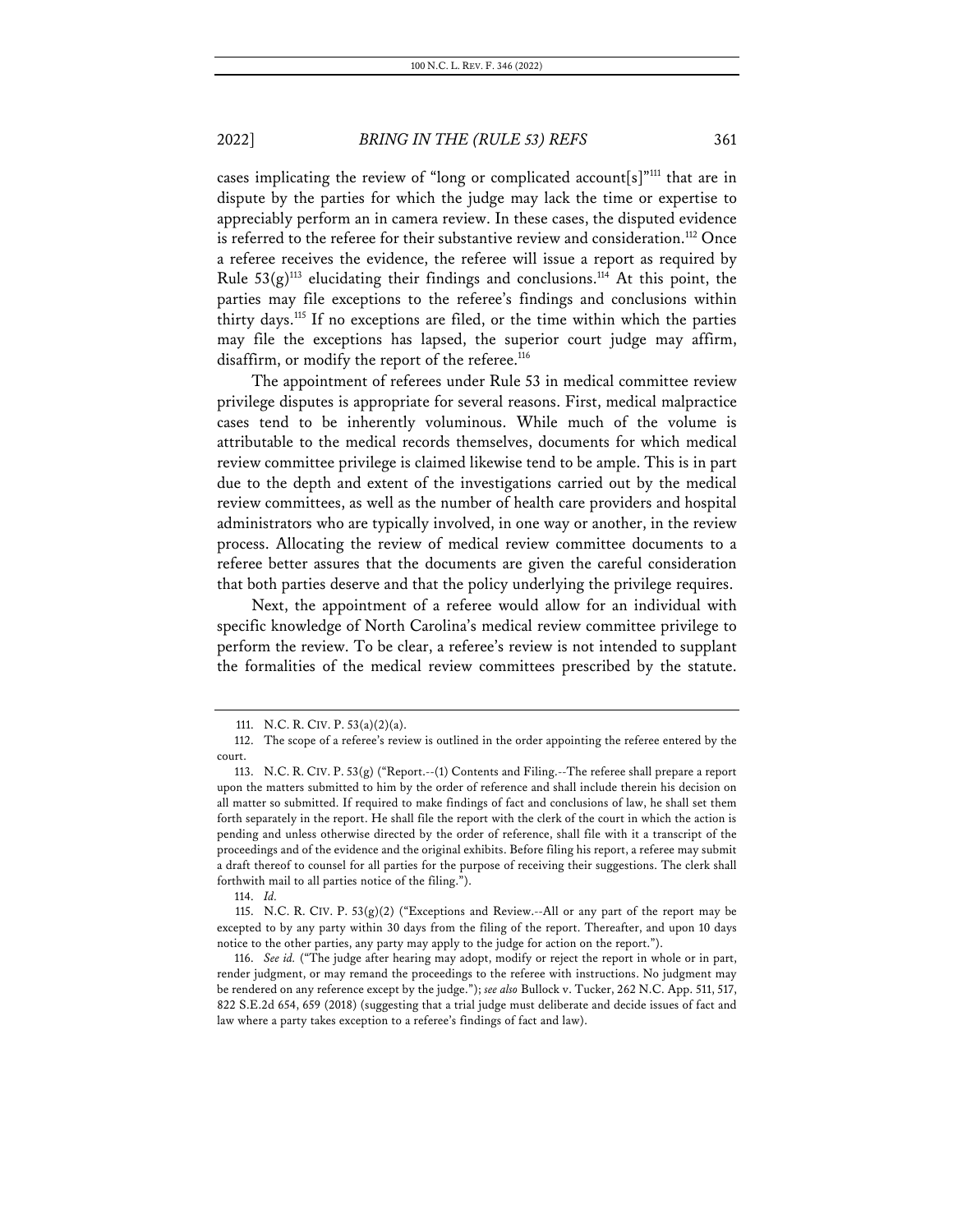Rather, it is intended to supplement the statute's standards by better squaring the statute's purpose with the evidentiary rubric that, if met, is deemed to be indicative of satisfying the statute's purpose. One of the incentives to appointing a referee is the level of expertise they bring to the subject matter. $117$ Although judges bring expertise in the areas of practice in which they were engaged prior to ascending to the bench, they are not, and cannot be, experts in every area of law over which they preside. Appointing a referee who has knowledge and experience with North Carolina's medical review committee privilege would engender a more meaningful examination of the documents in dispute. The referee can provide the court with a more thorough description of what the documents are, whether they are implicated under the medical review committee privilege statute and would provide a more thorough explanation as to why or why not the privilege should extend to them. Not only will this practice better serve the underlying competing policy goals of the statute, it will also provide both the courts and practitioners with more stability and consistency in the medical review committee jurisprudence. This will be accomplished by creating more substance-based<sup>118</sup> precedent regarding medical review committee privilege than has been observed to date.

Though there are benefits of delegating medical review committee privilege discovery reviews to a referee, there are also drawbacks. The primary drawback is that court-appointed referees are required to be compensated.<sup>119</sup> In North Carolina, where tort reform has already substantially impeded plaintiffs' ability to file<sup>120</sup> and recover in medical malpractice actions,<sup>121</sup> the additional cost of a court-appointed referee may be viewed as an unnecessary billable line-

121. *See* Goodheart, *supra* note 120, at 527 (explaining the impact of statutorily limiting the noneconomic damages cap to \$500,000).

<sup>117.</sup> Rule 53 allows parties to submit to the presiding judge names and qualifications of individuals they seek to be appointed as a referee for the matter. N.C. R. CIV. P. 53(c). This allows judges to carefully consider the credentials of proposed referees when making their determination as to who is best qualified to conduct the review as well as the scope of the review that is to be conducted. *See id.*

<sup>118.</sup> Because Rule  $53(g)$  requires the filing of a report by the referee, a referee who is required by the court to provide detailed findings and conclusions, if adopted by the court, would be able to provide a more detailed and thorough summary of the documents and their relevancy to the statute than will likely be captured in a privilege log and discovery responses. N.C. R. CIV. P. 53(g).

<sup>119.</sup> N.C. R. CIV. P. 53(d) ("Compensation.--The compensation to be allowed a referee shall be fixed by the court and charged in the bill of costs. After appointment of a referee, the court may from time-to-time order advancements by one or more of the parties of sums to be applied to the referee's compensation. Such advancements may be apportioned between the parties in such manner as the court sees fit. Advancement so made shall be considered in the final fixing of costs and such adjustments made as the court then deems proper.").

<sup>120.</sup> N.C. R. CIV. P. 9(j); *see also* Eric S. Goodheart, Comment, *Two Tiers of Plaintiffs: How North Carolina's Tort Reform Efforts Discriminate Against Low-Income Plaintiffs*, 96 N.C. L. REV. 512, 516–19 (2018) (referencing the 2015 amendment to Rule 9(j) of the North Carolina Rules of Civil Procedure that increased the stringency of a plaintiff's prefiling expert witness requirement, ultimately increasing the pretrial cost of medical malpractice actions for plaintiffs by requiring more thorough review by expert witnesses in order to certify under 9(j)).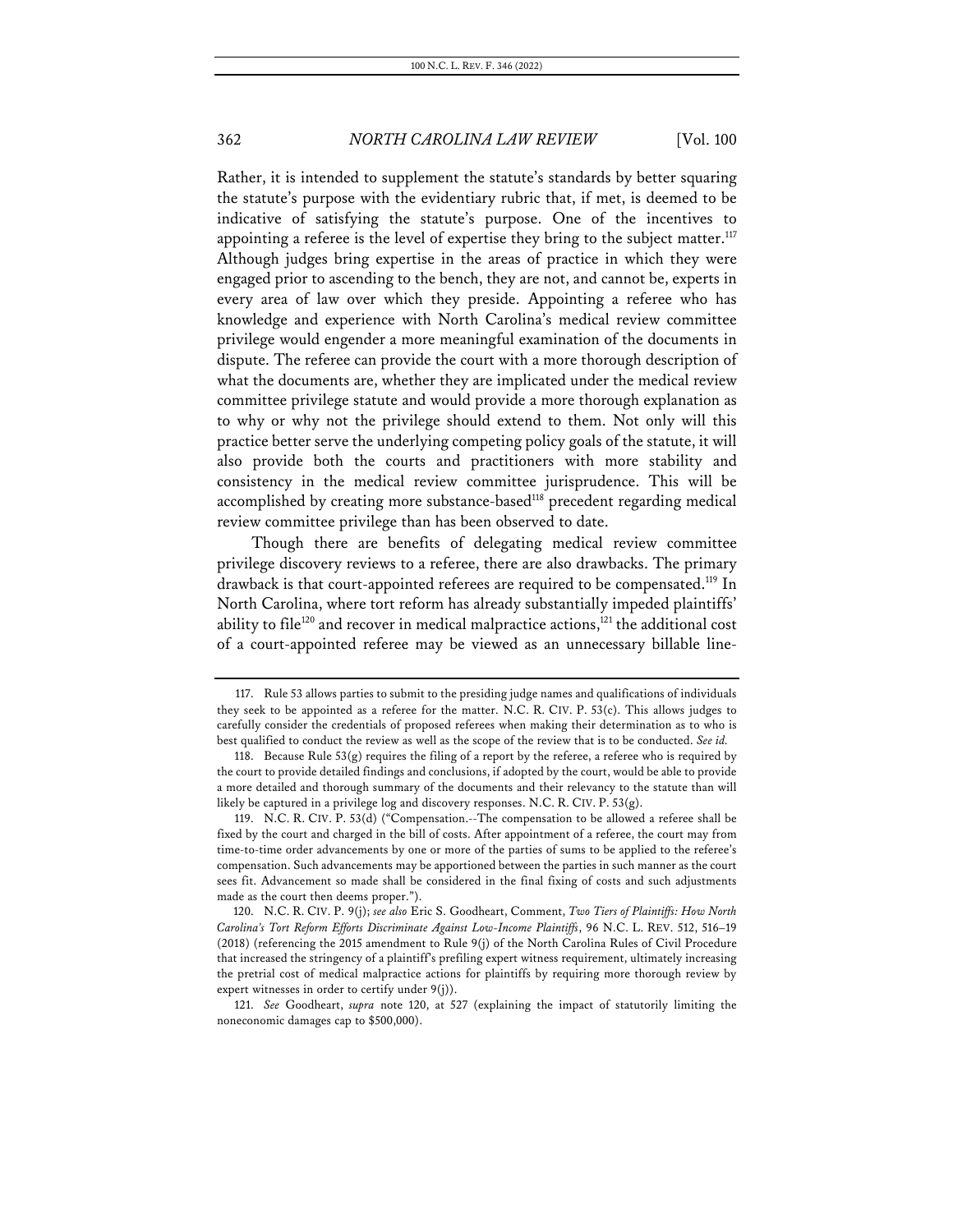item—why pay for something that you could otherwise get for free? This is certainly a question worthy of careful consideration. North Carolina common law currently provides for the right of an interlocutory appeal on an order pertaining to the discoverability of documents seeking to be protected under medical committee review privilege.<sup>122</sup> Thus, necessary to the consideration of whether a Rule 53 referee is worthwhile is whether a party would rather spend time and money on a referee to review the documents at the trial court level or on an interlocutory appeal at the appellate level. $^{123}$ 

A benefit to incurring the cost of a review at the trial court level is that a review by a referee is likely to produce a more expedient result than will be afforded by the appellate process.<sup>124</sup> And like their trial court colleagues, there is no guarantee that any of the judges on the appellate panel<sup>125</sup> assigned to the interlocutory appeal will have legal expertise pertaining to medical committee review privilege or medical malpractice actions generally. However, and significantly, a review by a referee does not circumvent a party's right to an interlocutory appeal upon the entry of an order adopting, dismissing, or modifying a referee's report.<sup>126</sup> Decisions impacting a party's right to evidence or to withhold evidence based on privilege affects a substantial right.<sup>127</sup> Thus, any decision made regarding the discoverability of documents for which privilege is claimed at the trial court level will continue to be appealable. Nonetheless, given the value of the information contained in the documents to the parties in medical malpractice actions, the expertise and depth that a referee can provide, in contrast to a judge, is enough to warrant thoughtful consideration.

<sup>122.</sup> *See, e.g.*, Est. of Ray v. Forgy, 245 N.C. App. 430, 435, 783 S.E.2d 1, 5 (2016) ("[A] party may appeal an interlocutory order that 'affects some substantial right claimed by the appellant and will work an injury to him if not corrected before an appeal from the final judgment." (quoting Meherrin Indian Tribe v. Lewis, 197 N.C. App. 380, 383, 677 S.E.2d 203, 206 (2009) (citations omitted))).

<sup>123.</sup> When performing an interlocutory appeal related to medical review committee privilege, the appellate judges will perform an in camera review of the documents in reaching their determination as to the applicability of the privilege. *See id.* at 440, 783 S.E.2d at 8.

<sup>124.</sup> *See About the Court of Appeals: Average Days to Disposition*, N.C. JUD. BRANCH, https://www.nc courts.gov/court/court-of-appeal/about-the-court-of-appeals [http://perma.cc/8NKG-AX8M] (noting the average time to disposition as of 2016 was 181 days).

<sup>125.</sup> Cases on appeal in North Carolina are heard by a panel of three judges. *Id.*

<sup>126.</sup> *See, e.g.*, Bullock v. Tucker, 262 N.C. App. 511, 513, 822 S.E.2d 654, 656 (2018) (exemplifying one instance of an interlocutory appeal made after the trial court adopted the referee's report in its entirety after defendant's exception to the referee's report had been heard).

<sup>127.</sup> *Meherrin Indian Tribe*, 197 N.C. App. at 383, 677 S.E.2d at 206.